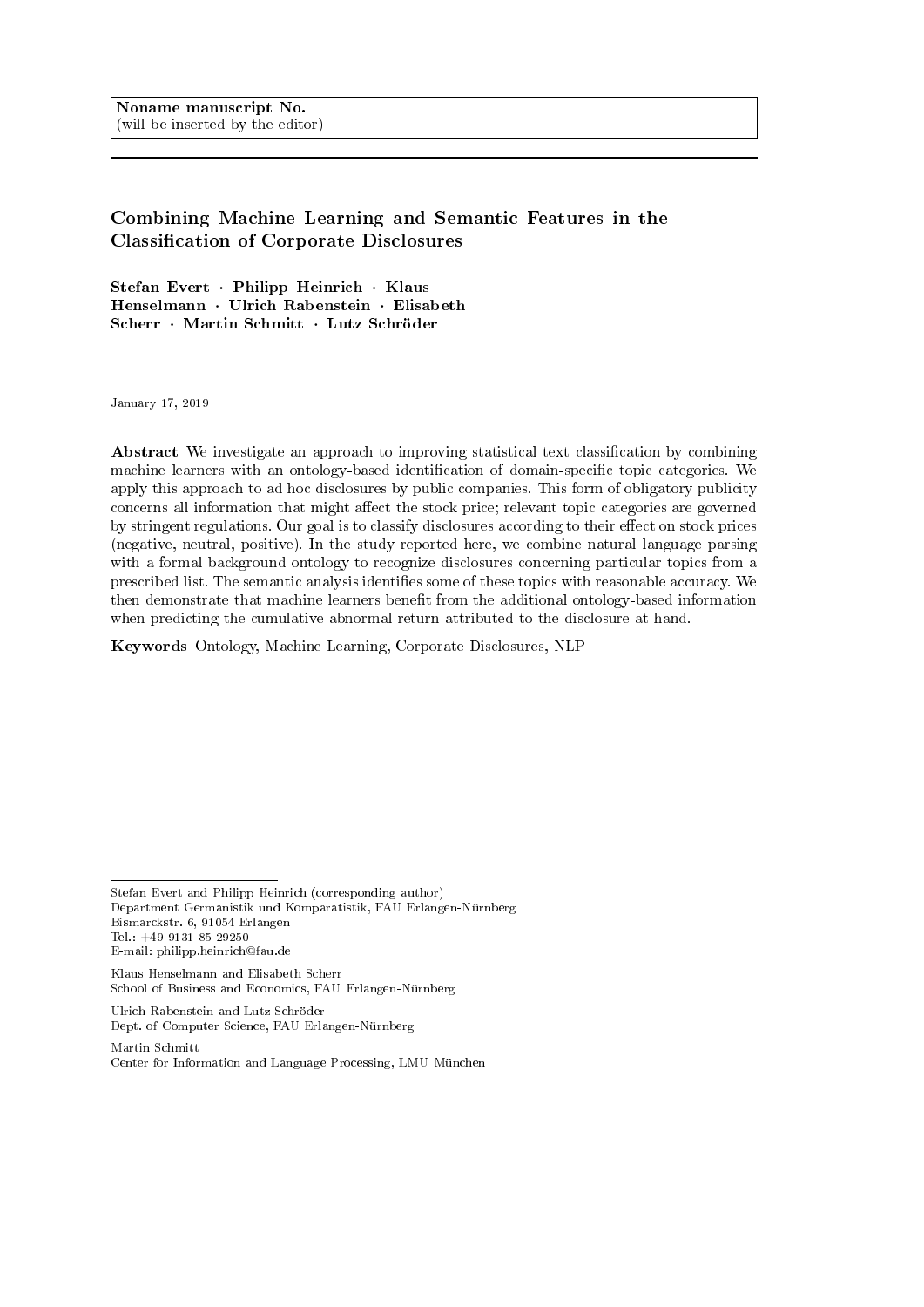# 1 Introduction

Stock prices commonly react to information about important company events such as merger agreements, shifts in important personnel, or grants of material patents. Therefore, in order to avoid market distortions through transactions based on insider knowledge, most regulators world-wide require public companies to publish, without delay, any internal information that might affect the stock price. Nevertheless, it can be observed that markets do not include all the information that is publicly available, which can be explained by the limited information processing capability of humans (Bloomfield [2002\)](#page-16-0). Intelligent decision support systems may therefore help improve capital market efficiency.

With the amount of electronically available information rising, there is increasing interest in developing new means of assessing the semantics of corporate disclosures in order to better handle the high information load. Prior research successfully explores the use of textual analysis to predict stock performance [\(Bollen et al](#page-16-1) [2010;](#page-16-1) [Verchow](#page-17-0) [2011;](#page-17-0) [Jegadeesh and Wu](#page-17-1) [2013;](#page-17-1) [Ding](#page-16-2) [et al](#page-16-2) [2015\)](#page-16-2), often based on big data sources such as Twitter trends. Although our use case involves the prediction of an econometric variable as well, accurate prediction of stock prices is not our main goal. The broader aim of our work is to extract hidden information from financial texts; we therefore refrain from involving additional data sets such as social media to enhance performance.

In the study reported here, we aim to improve the performance of a statistical text classifier by integrating knowledge retrieved from the text by an ontology-based reasoner. Our use case is the prediction of stock market reactions after the publication of corporate events according to German law. In so-called *ad hoc disclosures*, companies have to report any important event that might affect the stock price. Although the relevant types of events are essentially predefined by law,<sup>[1](#page-1-0)</sup> this information is not indicated explicitly in the disclosures and instead needs to be derived from the textual content.

Ad hoc disclosures are a suitable object of the investigation of combining machine learning with ontological reasoning for two reasons: Firstly, these disclosures are supposed to provide information relevant to the stock price and thus offer a straightforward task for machine learning and evaluation (the prediction of stock prices from text). Secondly, companies have an incentive to downplay negative events and hide them between the lines. Aiming to reveal hidden indicators in the ad hoc disclosures, we focus entirely on their textual content and, as indicated above, do not make use of external information from social media or other sources. This makes the prediction task fairly hard, and it is thus somewhat surprising that our trained classifiers do provide an effective trading strategy. Except for [Verchow](#page-17-0)  $(2011)$ , who uses only very basic computational linguistic methodology in his analysis of capital market efficiency and thus does not achieve high predictive accuracy, we are not aware of any prior work that attempts stock market prediction from ad hoc disclosures.

# 2 Methodology

We proceed to discuss the methodology of our analysis. The material is structured as follows: In Section [2.1](#page-2-0) we give an overview of our corpus, the target variable, and the associated prediction task. We then briefly introduce the relevant machine learning techniques and their evaluation in Section [2.2.](#page-3-0) We motivate the usefulness of an ontology and outline our ontology design in Section [2.3.](#page-5-0) Section [2.4](#page-12-0) concludes the methodological part by explaining the different ways of integrating machine learners with ontological features; we refer to statistical classifiers and their

<span id="page-1-0"></span><sup>&</sup>lt;sup>1</sup> See the guideline issued by the [Federal Financial Supervisory Authority \(BaFin\)](#page-17-2) [\(2009\)](#page-17-2) for a list of possible price-sensitive events.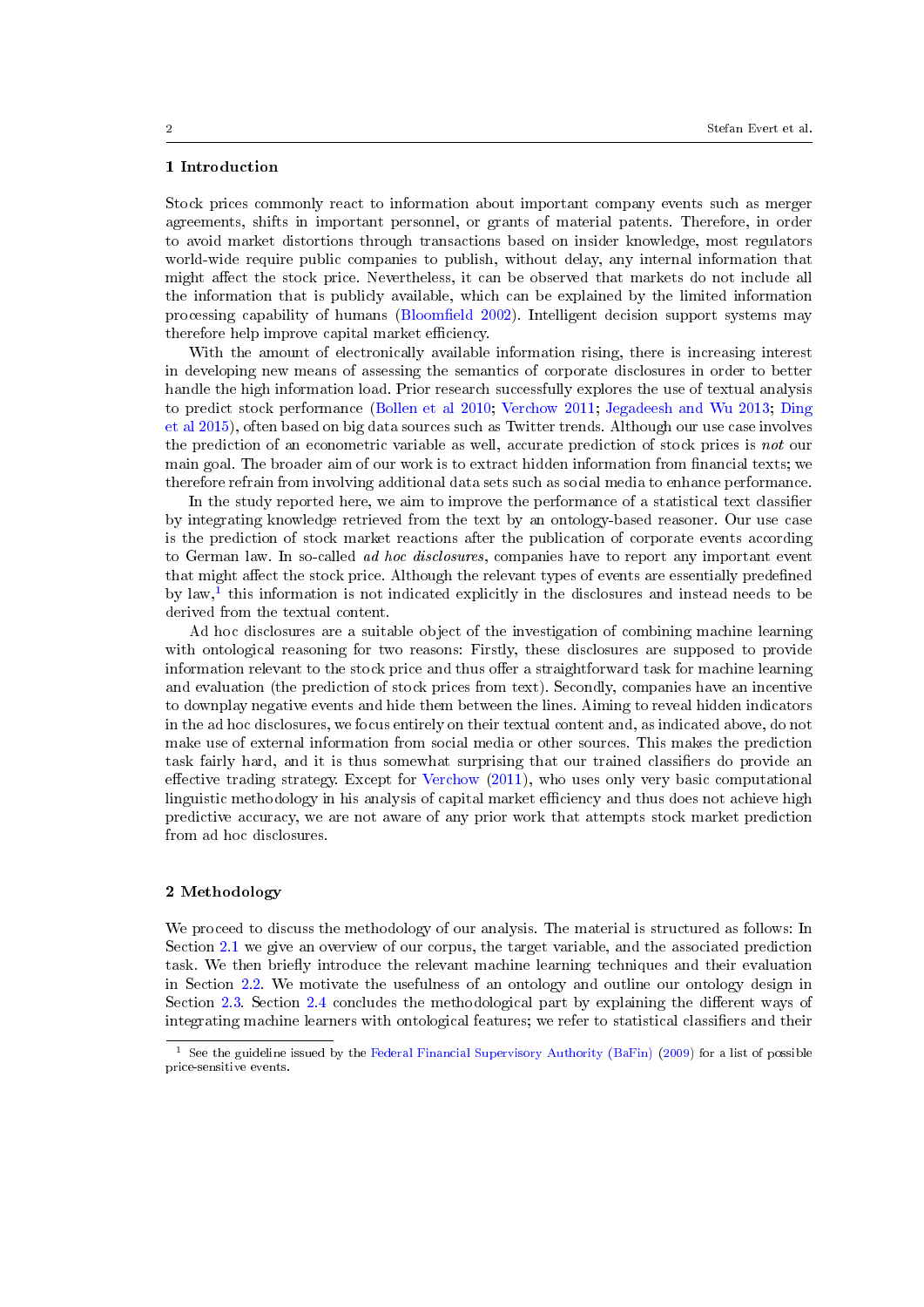

<span id="page-2-3"></span>Fig. 1 Distribution of the target variable CAR in the corpus. Left hand panel: distribution in the whole corpus (excluding outliers with  $|CAR_{it}| > 50$ ); right hand panel: distribution sorted by topic categories (excluding outliers with  $|CAR_{it}| > 20$ .

ontologically enhanced versions more generally as task solvers. In Section [2.4](#page-12-0) we also present further evaluation techniques for the combination of machine learning (ML) with ontological information.

#### <span id="page-2-0"></span>2.1 Data and Prediction Tasks

<span id="page-2-4"></span>Corpus We use a sample of announcements of corporate events provided by the DGAP service of the Equity Story AG. Our sample selection starts with over 80,000 mandatory announcements of material events that have been disseminated via the DGAP between mid-1996 and mid-2012. We restrict our analyses to those disclosures that are machine-readable and written in English<sup>[2](#page-2-1)</sup>. Due to these constraints, text-based deduplication and further restrictions concerning availability of metadata (see the following paragraph), we obtain a final corpus of  $28,409$  documents (*textual* units) such as the following example:

Montabaur, December 31, 2001. Michael Scheeren, CFO of United Internet AG and with the company for 11 years, will retire from his position on the Executive Board as of December 31, 2001. It is planned that he will replace Mr. Hans-Peter Bachmann on the Supervisory Board from January 1, 2002. Scheeren will retain his close ties to the Group as he remains Chairman of the Supervisory Boards of AdLINK AG, 1&1 Internet AG and twenty4help AG. He will also represent United Internet AG on the Supervisory Boards of GMX AG, jobpilot AG and NTplus AG. Mr. Norbert Lang has been named as successor for Michael Scheeren. Lang has been with United Internet since 1994. After first heading the financial department, he joined the United Internet Executive Board one year ago.

Target variable For each ad hoc disclosure  $i$ , we measure its effect on the stock market using an event study following prior literature [\(Strong](#page-17-3) [1992;](#page-17-3) [McWilliams and Siegel](#page-17-4) [1997;](#page-17-4) [Corrado](#page-16-3) [2011\)](#page-16-3). In particular, the market model is used to calculate the market-adjusted stock return surrounding the disclosure date  $t$  of the material event:

<span id="page-2-2"></span>
$$
AR_{it} = R_{it} - E(R_{it}) = R_{it} - (\hat{\alpha}_i + \hat{\beta}_i \cdot R_{Mt})
$$
\n(1)

<span id="page-2-1"></span><sup>2</sup> German law requires the material event disclosures to be in German, in another accepted language or in English depending on specific criteria.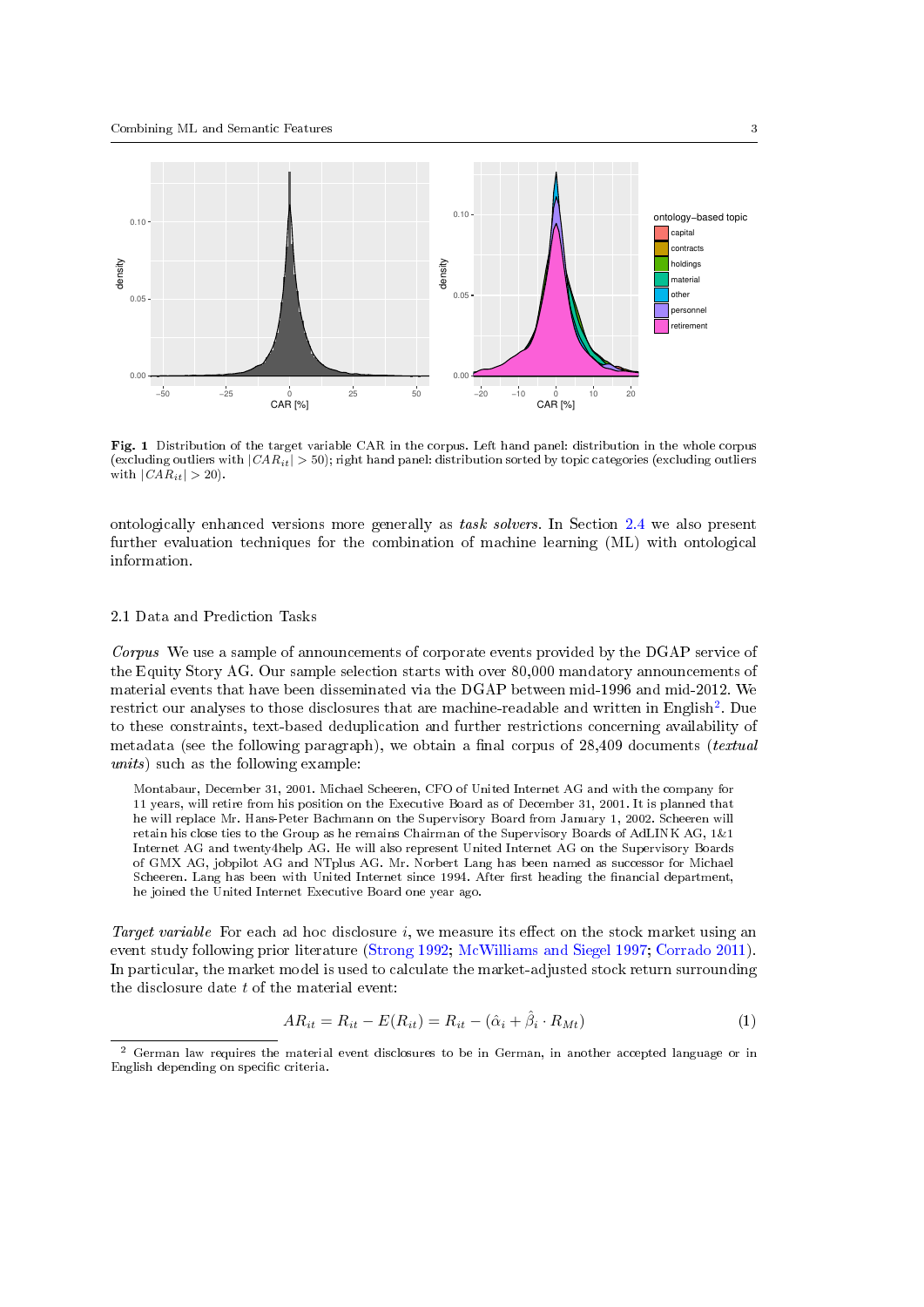Daily market-adjusted returns or abnormal returns  $(AR_{it})$  are calculated as the deviation between the observed stock return of each individual company  $(R_{it})$  and the expected stock return  $(E(R_{it}))$ . We use the return of the CDAX index<sup>[3](#page-3-1)</sup> as a proxy for the market return and estimate  $E(R_{it})$  by regressing a historic series of observed daily stock returns  $(R_{it})$  on the corresponding daily market returns  $(R_{Mt})$  using ordinary least squares (OLS) estimation. The estimation period starts 6 days  $(t-6)$  and spans up to 155 days  $(t-155)$  prior to the event date. The estimated intercept  $(\hat{\alpha}_i)$  and slope  $(\hat{\beta}_i)$  of the OLS model are then inserted into equation [\(1\)](#page-2-2) to calculate the abnormal return  $(AR_{it})$ .

We use daily return index data from Thomson Reuters Datastream, which is adjusted for capital events (e.g., dividends, stock splits); daily returns are calculated as logarithmic returns (i.e. as  $\log(V_f/V_i)$  where  $V_i$  is the initial and  $V_f$  the final value; use of this quantity is standard to ensure symmetry).[4](#page-3-2) In order to account for the fact that part of the information relating to the event is priced early or late, we use an event window of three trading days. Hence, the cumulative abnormal return  $(CAR_{it})$  surrounding each event announcement date (t) is calculated as the sum of the abnormal returns between one day prior  $(t-1)$  and one day after  $(t+1)$  the disclosure of the event. The distribution of the target variable is heavy-tailed, slightly skewed, and concentrates around 0 (cf. Figure [1\)](#page-2-3).

Prediction tasks Although the target variable is metric, we abstain from regression analysis for two reasons: Firstly, the data shows heavy tails, which makes it difficult for regressors to find suitable weights. Secondly, it is far more important in practice to distinguish between positive and negative reactions than to predict the exact degree of the reaction. We hence set ourselves the prediction task of recognizing negative, neutral and positive responses based on a ternary categorization (1/<sup>3</sup> of disclosures each); the categories are constructed by means of the respective quantiles of the empirical distribution of CAR.

Since these artificially created categories are hard to distinguish for machine learners  $-$  especially if the true CAR value is close to a category boundary  $-$  we also analyse the performance of the task solvers in a slightly modified prediction task with more clear-cut categories, i.e. ternary categorization into well-separated categories (20% of most negative and most positive reactions and the  $20\%$  closest to the median). We thus refer to the first one of these tasks as the *difficult* prediction task and to its modified version as the easy one (see Table [1](#page-4-0) for an overview).

# <span id="page-3-0"></span>2.2 ML Classification

Our ML classifiers for solving the prediction tasks in Table [1](#page-4-0) are primarily based on bag-of-words feature sets. After heuristic deletion of boilerplate footers and headers, removal of stop words, e-mail addresses, URLs, punctuation and numbers, as well as lower-casing and lemmatization as provided by the Stanford CoreNLP suite [\(Manning et al](#page-17-5) [2014\)](#page-17-5) (cf. section [2.3\)](#page-5-0), the resulting feature vocabulary contains  $n_{voc} = 18,496$  lemmas which appear at least five times.

We additionally extract document-based sentiment polarity (in the form of numerical sentiment scores ranging from  $-1$  to  $+1$ ) using a simplified version of the SentiKLUE algorithm [\(Evert et al](#page-16-4) [2014\)](#page-16-4). Furthermore, a set of stylometric features is generated with the help of the Multidimensional Analysis Tagger [\(Nini](#page-17-6) [2015\)](#page-17-6). These 107 features were proposed by [Biber](#page-16-5) [\(1988\)](#page-16-5) for the multivariate analysis of text registers along dimensions such as the expression of narrative

<span id="page-3-1"></span><sup>&</sup>lt;sup>3</sup> The Composite DAX (CDAX) is a stock market index based on German stocks that are listed in the General Standard or Prime Standard market segments, see [http://deutsche-boerse.com/dbg-en/about-us/services/](http://deutsche-boerse.com/dbg-en/about-us/services/know-how/glossary/glossary-article/CDAX/2560202) [know-how/glossary/glossary-article/CDAX/2560202.](http://deutsche-boerse.com/dbg-en/about-us/services/know-how/glossary/glossary-article/CDAX/2560202)

<span id="page-3-2"></span><sup>4</sup> Non-trading days are excluded.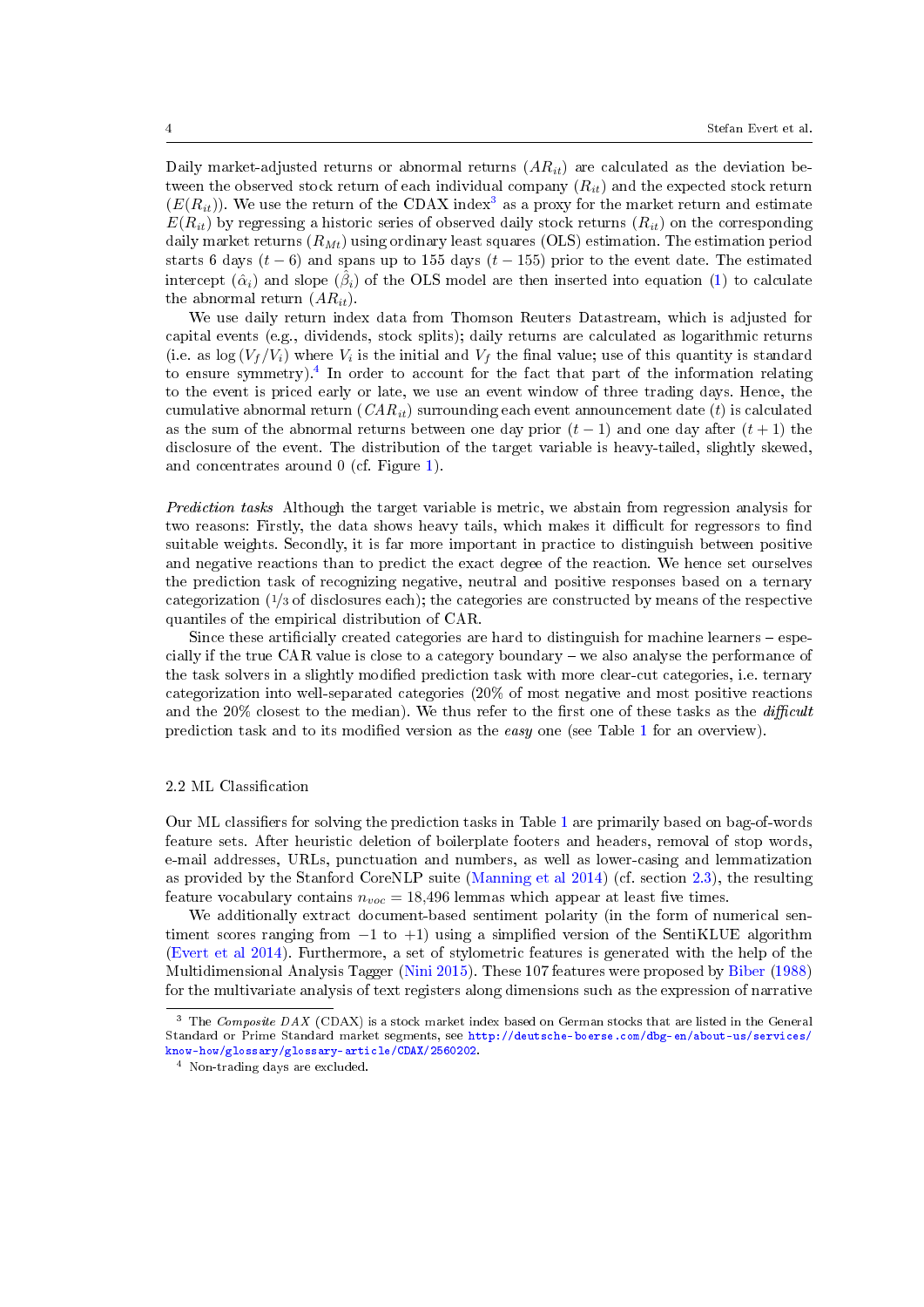|              | negative | neutral    | positive | corpus             |
|--------------|----------|------------|----------|--------------------|
| difficult    | 9,479    | 9,466      | 9464     | 28,409             |
| material     | 1,977    | 1,592      | 2,123    | $5,692(20.0\%)$    |
| contents     | 1,354    | 1,547      | 1,797    | 4,698(16.5%)       |
| capital      | 1,098    | 906        | 959      | 2,963(10.4%)       |
| reti rement  | 414      | 341        | 293      | 1,048(3.7%)        |
| personnel    | 283      | 317        | 260      | 860 (3.0%)         |
| holdings     | 67       | 65         | 83       | $215(0.7\%)$       |
| <i>other</i> | 4,286    | 4,698      | 3,949    | $12,933$ $(45.5%)$ |
| easy         | 5,687    | 5,695      | 5,679    | 17,061 (60%)       |
| material     | 1,286    | 878        | 1,266    | $3,430(20.1\%)$    |
| contents     | 7/3      | 914        | 1,122    | $2,779$ $(16.2\%)$ |
| capital      | 633      | 521        | 592      | $1,746(10.2\%)$    |
| reti rement  | 267      | 207        | 167      | 641(3.8%)          |
| personnel    | 162      | 186        | 147      | 495(2.9%)          |
| holdings     | 31       | $\sqrt{3}$ | 50       | 124(0.7%)          |
| <i>other</i> | 2,565    | 2,946      | 2,335    | $7,846~(46.0\%)$   |

<span id="page-4-0"></span>Table 1 The two prediction tasks to be solved by the machine learning classifiers and their combinations with ontological features. The easy prediction task is a slight modification of the difficult one, involving more sharply separated categories. The rows in italics show the number of disclosures concerned with the respective topic category (cf. section [2.3\)](#page-5-0).

and non-narrative concerns, the opposition of abstract versus non-abstraction information, or the overt expression of persuasion.

We also experiment with latent semantic indexing (LSI; [Landauer et al](#page-17-7) [1998\)](#page-17-7) in order to replace the very sparse bag-of-words model with a denser representation and make it easier to learn feature weights on relatively small training sets. LSI works by performing a truncated singular-value decomposition of the log(tf.idf)-weighted document-term-matrix. We preserve 100 components with the highest singular values for our experiments.

We present results for Logistic Regression (MaxEnt) with  $\ell$ 1-penalty tuned by 10-fold crossvalidation on the training set (for implementation details see [Pedregosa et al](#page-17-8) [2011\)](#page-17-8). Other machine learning algorithms such as Support Vector Machines and Multinomial Naïve Bayes as well as a modification of the latter as used by [Verchow](#page-17-0) [\(2011\)](#page-17-0) yielded similar results and are omitted here for the sake of brevity and clarity.

#### 2.2.1 Evaluation of the ML approach

We use accuracy in 10-fold stratified cross-validation  $(90\% \text{ training}, 10\% \text{ test data})$  as a performance measure and compute 95% confidence intervals for the mean accuracy across all 10 folds (based on a normal approximation). Since we have equally-sized categories and stratify the class distribution in the cross-validation,<sup>[5](#page-4-1)</sup> a random baseline classifier achieves an accuracy of  $1/3 = 33.3\%$  in our ternary classification tasks.

For the comparison of different classifiers  $-$  or, more precisely, different features matrices used by the same classifier  $-\mathbf{we}$  use the McNemar test, which tests marginal homogeneity paired samples. It is applied to the  $2 \times 2$  dichotomous contingency table of the classifiers, where the dichotomy is provided by a logical value indicating whether the prediction result is correct.

In order to demonstrate the practical usefulness of our ML approach, we also evaluate the machine learning classifier by means of a simple trading strategy: (1) buy if the ML approach predicts category positive, (2) short-sell if it yields negative, and (3) hold if the result is neutral.

<span id="page-4-1"></span><sup>5</sup> That is to say: all categories contain equal numbers of disclosures in each fold of the cross-validation.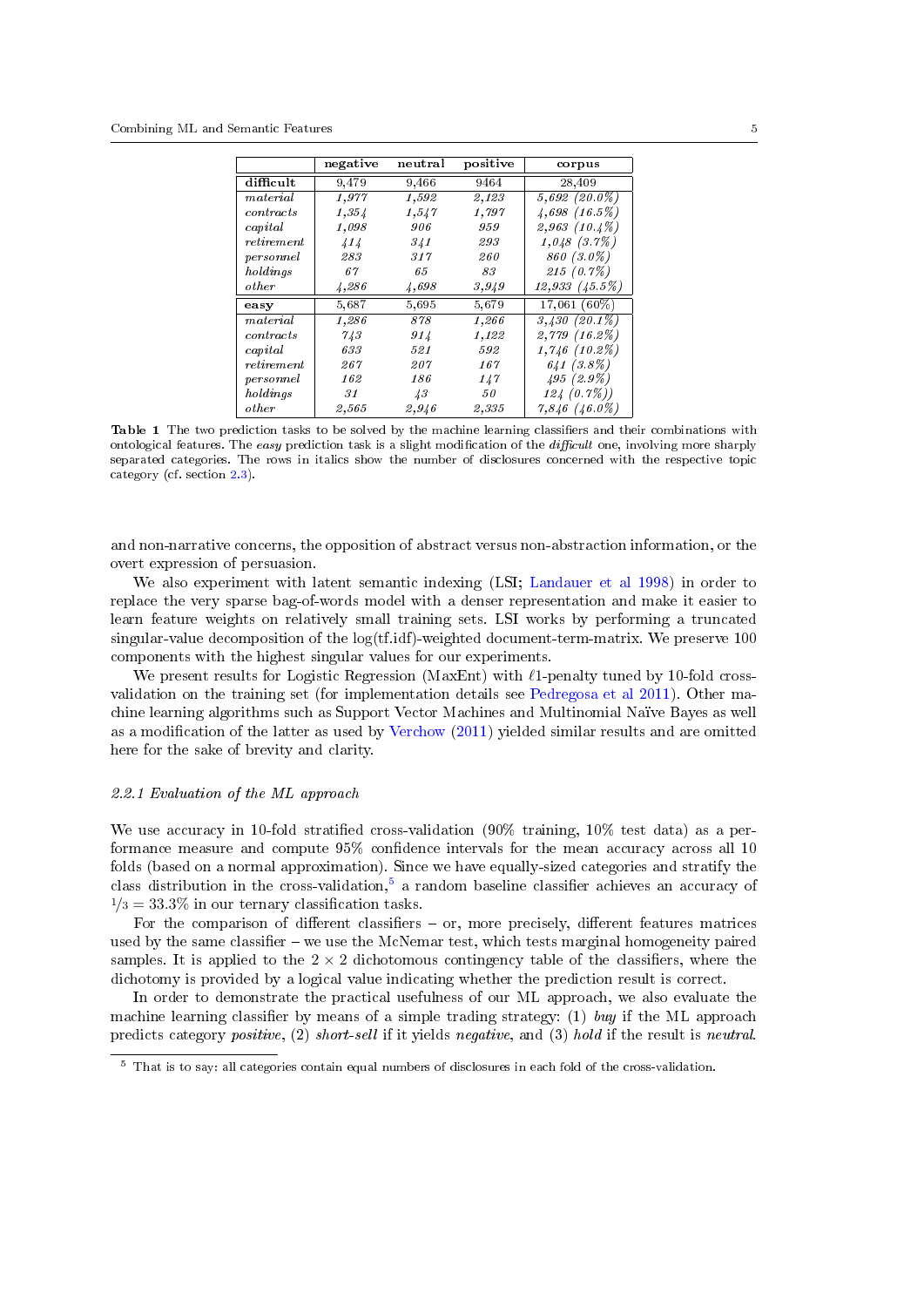A scalar performance measure is given by the sum of all individual net gains of CAR values.<sup>[6](#page-5-1)</sup> In this setting, we use constant classifiers that always make the same decision as baselines.

## <span id="page-5-0"></span>2.3 Ontological Feature Extraction

Our idea is to use the semantic topic categories (not to be confused with the categorization of stock market reaction as per Section  $(2.2)$  $(2.2)$  that regulate the emission of disclosures in the first place in order to improve the ML classifiers. Recall that the disclosures are sent out for very specific reasons, but these are not explicitly mentioned in the text of a disclosure or in the associated metadata. Although the boundaries between different topic categories are somewhat fuzzy, most of the disclosures are sent out for one particular reason: manual analysis of a sample of 1,000 disclosures showed that only about 15% fall into more than one topic category.

## 2.3.1 Motivation for ontological feature extraction

The background information about the initial reason to send out the disclosures is valuable and provides a different sort of knowledge than the sort of "semantic information" that can be retrieved from the text itself by unsupervised learning (e.g. automatic clustering of the disclosures). Techniques such as Latent Dirichlet Allocation (LDA) or Latent Semantic Indexing are often found to be helpful in text classification because they reduce the high-dimensional bagof-words feature space (with  $n_{voc} = 18,496$  dimensions in our case) to a comparatively small number of latent semantic dimensions. Machine learners are expected to perform better because information is packaged more densely into the latent features and a smaller number of parameters needs to be trained. However, exploratory tests showed that our ML classifier does not benefit from such dimensionality reduction techniques, as can be seen in the ablation tests below.

We might also use topic modelling to pre-cluster the disclosures into meaningful categories. The result of an LDA is a vector for each document comprising the probabilities with which each of the topics has contributed to the creation of the document. The "mean latency" of a topic is thus the average probability of that topic across all documents. Each topic, in turn, has be interpreted in terms of word (or, in our case: lemma) lists; a priori, it seems unlikely that any unsupervised technique will yield stable and unambiguous results. [Feuerriegel et al](#page-17-9) [\(2015\)](#page-17-9), e. g., uses an LDA to gain 40 clusters which he then maps bijectively onto the pre-defined set of topics regulating their emission according to [Federal Financial Supervisory Authority \(BaFin\)](#page-17-2) [\(2009\)](#page-17-2). In a similar way, we use the LDA implementation as provided by [Pedregosa et al](#page-17-8) [\(2011\)](#page-17-8) on the tf.idf-weighted lemma vectors of all texts with standard parameters (20 passes). The most prominent topic in our corpus (according to our LDA model) with a mean latency of almost 25%, is made up of rather generic lemmas such as

product, service, technology, lead, position, agreement, new, future, work, solution, system, customer, provide, production, subsidiary, focus, ceo, industry, develop, and management.

The topic above could e.g. be interpreted as *future products and contracts* or alike, yet there are clearly ambiguous and noisy terms such as ceo, industry, etc., which make the interpretation very speculative. The second most prominent topic with more than 19% mean latency contains the following lemmas:

earnings, previous, tax, ebit, figure, quarter, compare, profit, revenue, net, positive, in $come, first, month, rise, increase, operating, ebitda, result, fiscal.$ 

<span id="page-5-1"></span> $6$  The trading strategy rests on the assumption that we can buy or sell the shares after the material event and thus indeed collect the net gain of CAR values.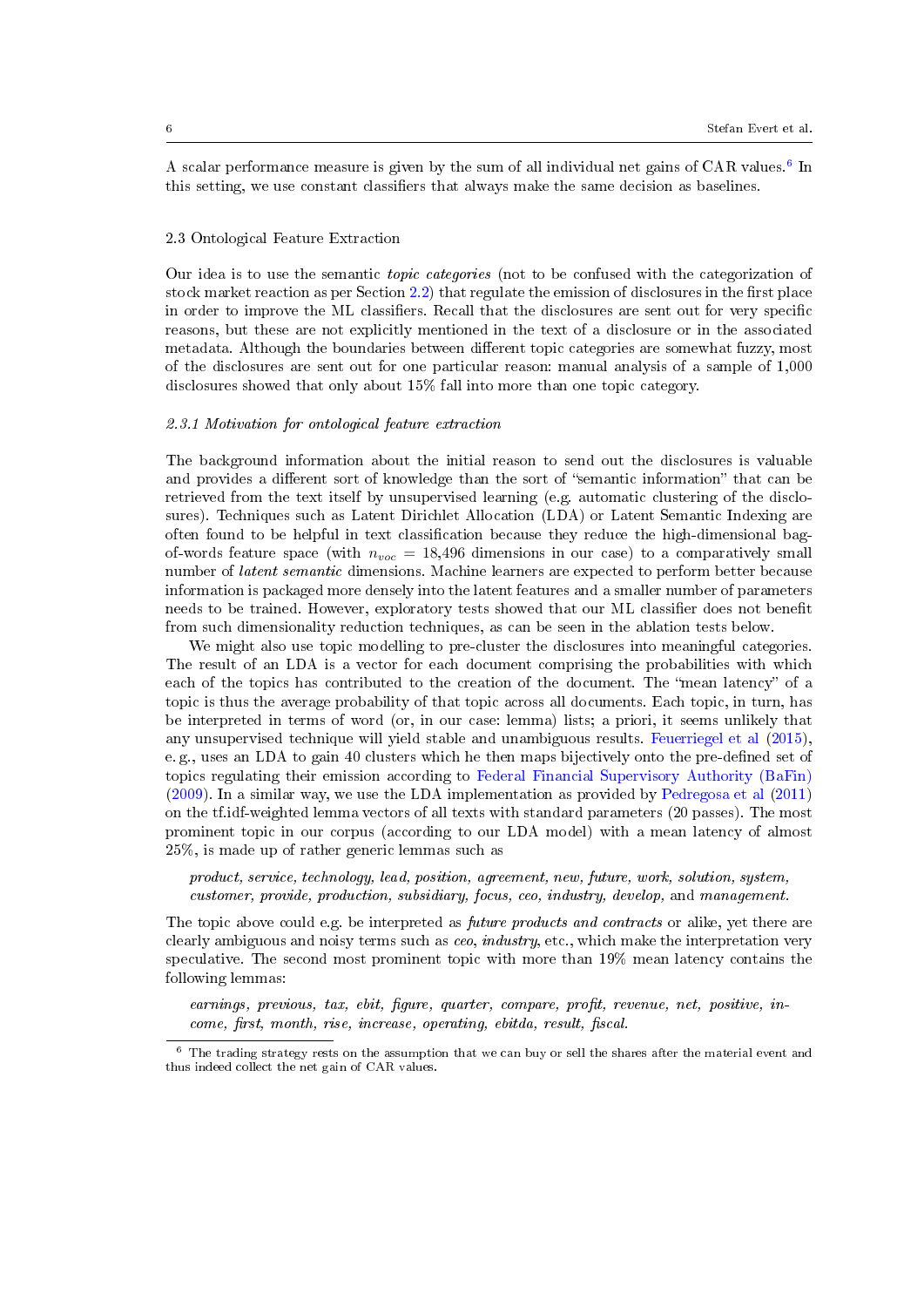This topic points towards quarterly reports. However, neither of the topics point towards a clearly recognizable reason for the emission of a disclosure according to BaFin. Furthermore, the distribution of LDA topics on, e.g., the subset of disclosures that inform about retirements (see the following subsection) is almost identical to their distribution on the full corpus. The topics that can be retrieved from an LDA analysis thus do not help in recognizing particular topics that can be identified manually.

Therefore, we develop a formal ontology to retrieve meaningful semantic features. Since this is expensive with regards to implemenation effort, we concentrate on a few frequent and particularly interesting topic categories, namely

- 1. capital changes including adjustments to a company's capital (capital)
- 2. conclusion, amendment or termination of particularly important contractual relationships including cooperation agreements (contracts)
- 3. acquisition or disposal of major holdings (holdings)
- 4. material changes in results of nancial statements or interim reports compared with previous results or market forecasts (material)
- 5. unexpected changes in key positions held within the company concerning, e.g., the chairman of the board of management, chairman of the supervisory board; or the resignation of the company's founder (personnel)
- 6. disclosures concerned with the retirement of key personnel (*retirement*)  $-$  this is, in fact, a subset of the topic category *personnel*, which we retrieve with very high precision and recall.

Any disclosure that cannot reasonably be assigned to any of the topic categories above by our ontology is classified as *other*. For the distribution of the topic categories in the corpus see Table [1.](#page-4-0) There is a low yet noteworthy association between topic categories and target variable, see the right hand side of Figure [1;](#page-2-3) retirement disclosures e. g. yield predominantely negative CAR values.

#### 2.3.2 NLP pre-processing

The first step in operationalizing the corporate texts is a preprocessing stage in which disclosures are analysed using various off-the-shelf natural language processing techniques, including part-ofspeech tagging, morphological analysis, named entity recognition, syntactic parsing, coreference resolution and word sense disambiguation.

The Stanford CoreNLP suite [\(Manning et al](#page-17-5) [2014\)](#page-17-5) offers publicly available tools for the first five tasks. They are part of a pipeline architecture, i.e. every component can access the results of the previous components. For specifics on the POS tagger, see [Toutanova and Man](#page-17-10)[ning](#page-17-10) [\(2000\)](#page-17-10); the tagger uses the Penn Treebank tag set<sup>[7](#page-6-0)</sup>. The NER software implements linear chain Conditional Random Field sequence models, see [Finkel et al](#page-17-11) [\(2005\)](#page-17-11); the entity categories are PERSON, ORGANIZATION, LOCATION and MISC. Furthermore, numerical entities are detected and classified into categories such as MONEY, NUMBER, DATE, TIME, DURATION and SET. We use the deterministic coreference resolution system described in [Lee et al](#page-17-12) [\(2013\)](#page-17-12). For word sense disambiguation, we use the algorithm described in [Banerjee and Pedersen](#page-16-6) [\(2002\)](#page-16-6) and the sense inventory of the lexical semantic database WordNet [\(Miller](#page-17-13) [1995\)](#page-17-13).

In the ontological representation, the disambiguated words are mapped to WordNet concepts  $(synsets^8)$  $(synsets^8)$  $(synsets^8)$ . The ontology consists of three components:<sup>[9](#page-6-2)</sup>

<span id="page-6-0"></span><sup>7</sup> [https://www.ling.upenn.edu/courses/Fall\\_2003/ling001/penn\\_treebank\\_pos.html](https://www.ling.upenn.edu/courses/Fall_2003/ling001/penn_treebank_pos.html)

<span id="page-6-1"></span><sup>8</sup> Synsets are sets of synonyms representing a lexical semantic concept or word sense.

<span id="page-6-2"></span> $9$  ABox and TBox are the assertion and terminological components of the ontology, respectively.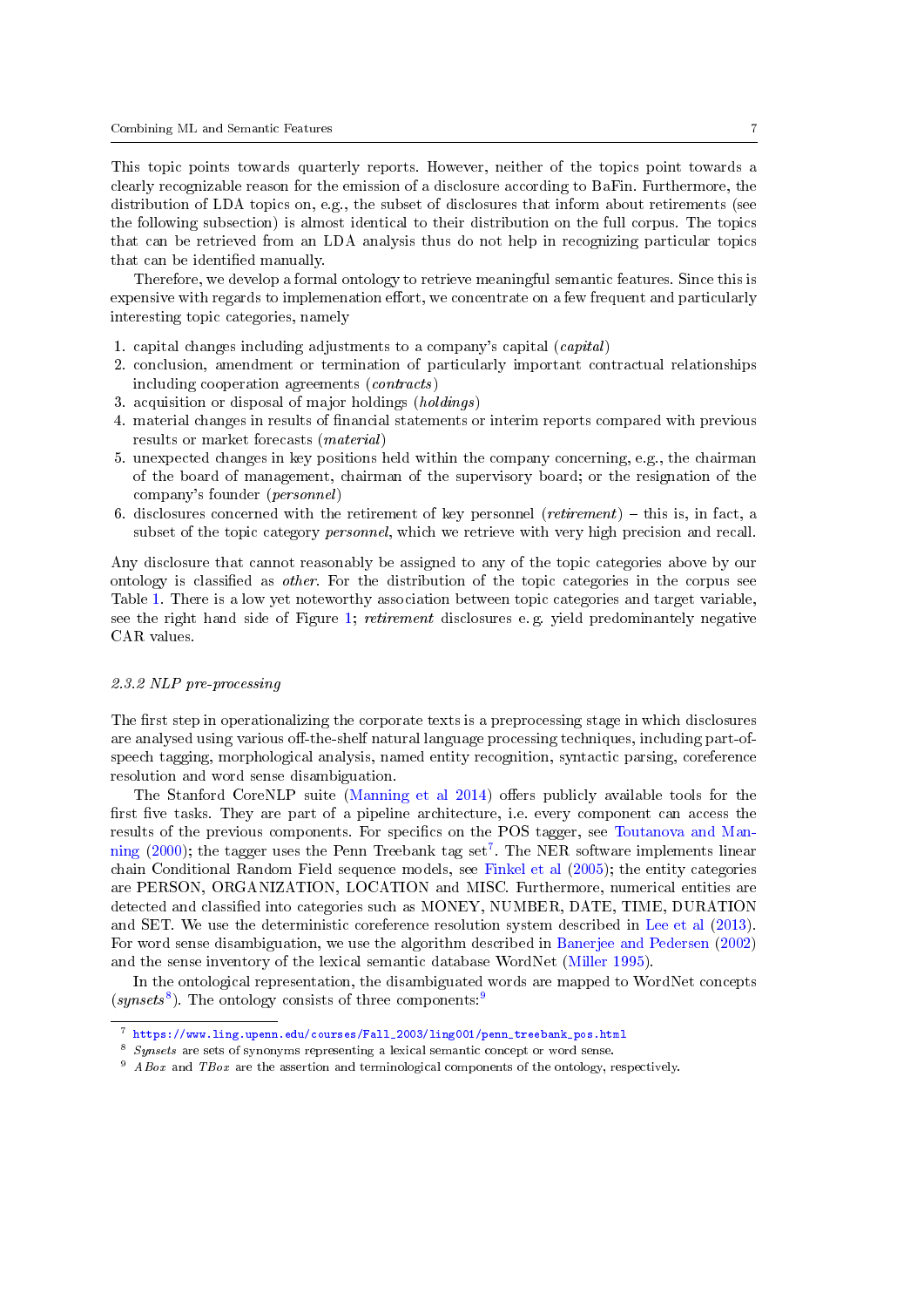- A TBox capturing relations among concepts, essentially obtained by extracting relevant information from WordNet for the terms encountered in the text.
- $-$  A manually maintained TBox capturing domain-specific background knowledge.

 An ABox recording the content of the parsed disclosures, generated from the NLP results. We discuss these parts in more detail below.

#### 2.3.3 Ontology creation from NLP results

We first describe the automatically generated parts of the ontology. It has to be emphasized that this ontology is not learned in any sense; rather, the procedure is essentially aimed at transforming linguistically analysed texts into the Web Ontology Language (OWL), additionally taking into account lexical semantic information from WordNet. WordNet information is provided in terms of a chain of subclass or subproperty inclusions connecting the word form actually appearing in a text to its synset identified by the word sense disambiguation module. E.g. for the word form leaves (possibly indicating a retirement event) this takes the following shape (Listing [1\)](#page-7-0):

<span id="page-7-0"></span>ObjectProperty: leave ObjectProperty: leaves SubPropertyOf: leave ObjectProperty: 2383440\_Leave\_depart\_pull\_up\_stakes SubPropertyOf: leave

Listing 1 OWL representation of WordNet information for word form leaves.

The last, most specific object property relates to the synset corresponding to the relevant sense of leaves. It is composed of the synset's unique WordNet identifier (2383440), followed by the list of all synonyms in the set (to ensure human readability).

In this sense, we largely follow what [Lüngen et al](#page-17-14)  $(2012)$  call the *class model* in the representation of WordNet content, i.e. we model synsets as classes and the hyponymy relation as subclass inclusion. As pointed out in  $op. cit.$ , this makes the modelling of other relationships between synsets, such as meronymy, slightly less straightforward; these are more naturally dealt with in the *instance model* where synsets become individuals in the ontology and hence can be directly related by arbitrary roles. We accommodate such relations in our model by implicitly eliminating occurrences of such individuals. For example, consider the meronymy relation, which in WordNet relates, e.g., 13104059 tree with 13128003 crown. We replace the (in our modelling, impossible) direct relation between these two synsets with an axiom regarding their inhabitants, specifically with

Class: 13104059\_tree SubClassOf: hasPart some  $13128003$  crown

As indicated above, the NLP results are transformed into an ABox. The default procedure is to map subjects and objects of sentences, identied by the dependency analysis, to individuals in the ABox, whereas the verbs connecting subjects and objects become object properties. For prepositional objects, the preposition is made part of the object property, which is then named in the form  $\langle v$ erb $\rangle$   $\langle v$  preposition). If the auxiliary verb will is detected in connection with the verb (e.g. if the disclosure states that the CEO will resign rather than that he has already resigned), the object property is named announced  $\langle X \rangle$ , where X is the original name of the object property, and marked as being a subproperty of both announced and X. Subjects and objects receive as a type the concept generated from their synset according to the word sense disambiguation, and receive as facts their mutual relationship as specified by the synset of the verb. For example,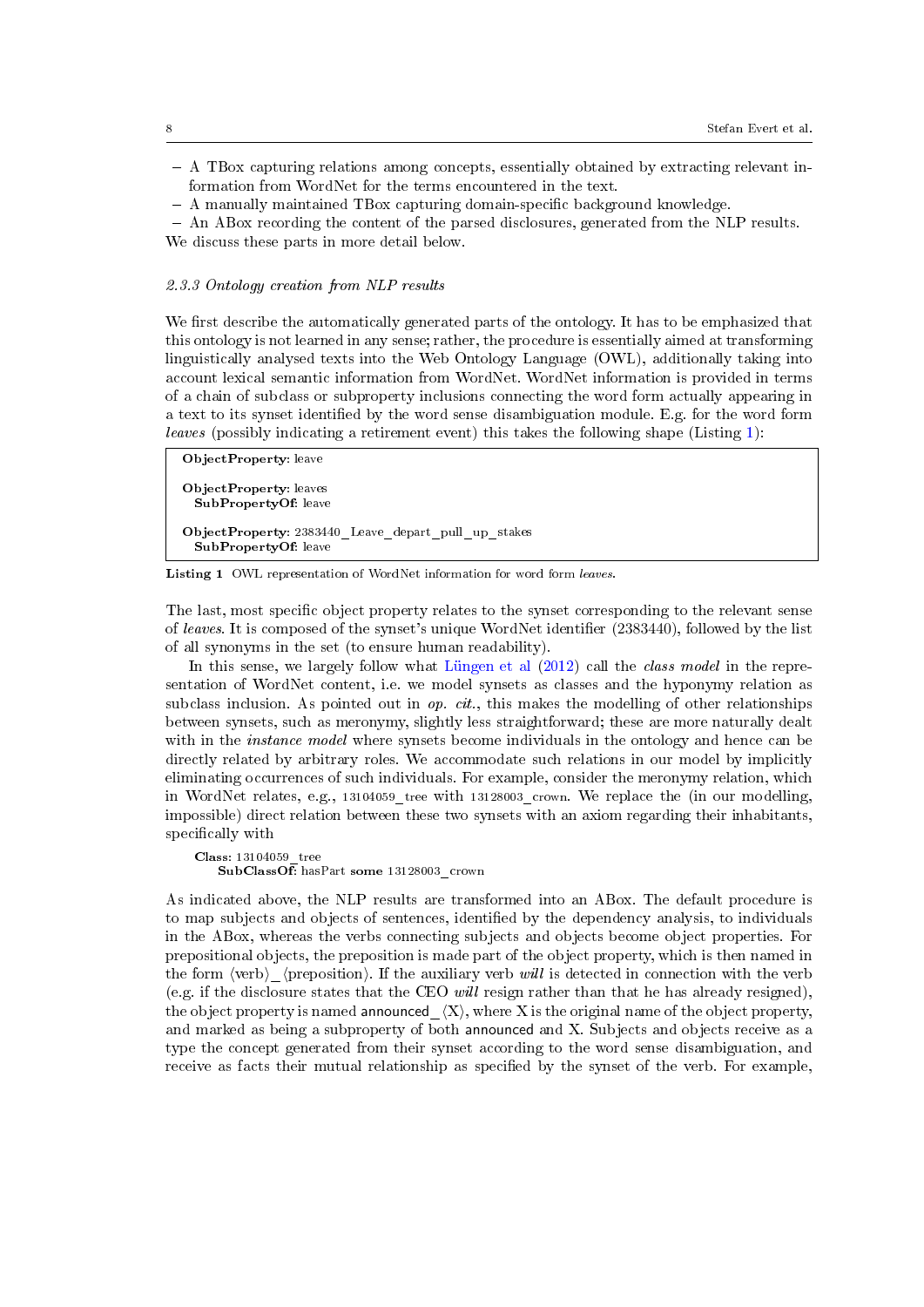Combining ML and Semantic Features 9

```
Individual: John_Doe
   Types: Person
   Facts: 2383440 leave depart pull up stakes company
Individual: company
   Types: 8058098_Company
```
Listing 2 ABox representation of sentence John Doe leaves the company

```
Individual: John_Doe
    Types: Person, CFO
    Facts: 2383440_leave_depart_pull_up_stakes company.
          CFO_of company
```
Listing 3 Extended ABox for sentence John Doe leaves the company.

the sentence John Doe leaves the company with the syntactic dependency analysis in Figure [2](#page-8-0) is translated into the ABox depicted in Listing [2.](#page-8-1)



<span id="page-8-0"></span>Fig. 2 Dependency parse of John Doe leaves the company.

Note that each syntactic dependency connects only two words. For compound nouns, the rightmost noun is regarded as the head noun, and the other component nouns are linked to the head noun via a *compound* relation. Compound nouns have to be recomposed from the syntactic dependencies, which results in the individual John Doe rather than just Doe. Coreferences are resolved while creating the ontology, so facts referring to a pronoun are attached to the corresponding individual.

In this case, the types of the individuals are inferred from named entity recognition (Person) and morphological analysis (Company). Appositions are also used to infer types: the dependent of an apposition determines an additional type for its governor, and triples describing the dependent are assigned to the governor. Prepositional triples are prefixed by the dependent of the apposition. For instance, from the phrase John Doe, CFO of the company, one obtains the dependency relations

 $appos(Doe, CFO)$  and  $of(CFO, company),$ 

which extend the knowledge about John Doe in the way depicted in Listing [3.](#page-8-2)

The previous examples always contained the main piece of information, e.g. on someone leaving a company, or doing something in general, in a subject-predicate-object-like structure. A sentence like "He announced the retirement of John Doe" does not fit into this pattern. Therefore our system uses derivational relations from WordNet to transform triples like *of (retirement, John*) *Doe*) into a subject-predicate-object structure, *retire*(*John Doe, dummy*). The dummy individual is needed because the intransitive verb retire (from which retirement is derived) does not take an object. This type of normalization simplies querying the assertional knowledge parsed from the text in subsequent steps.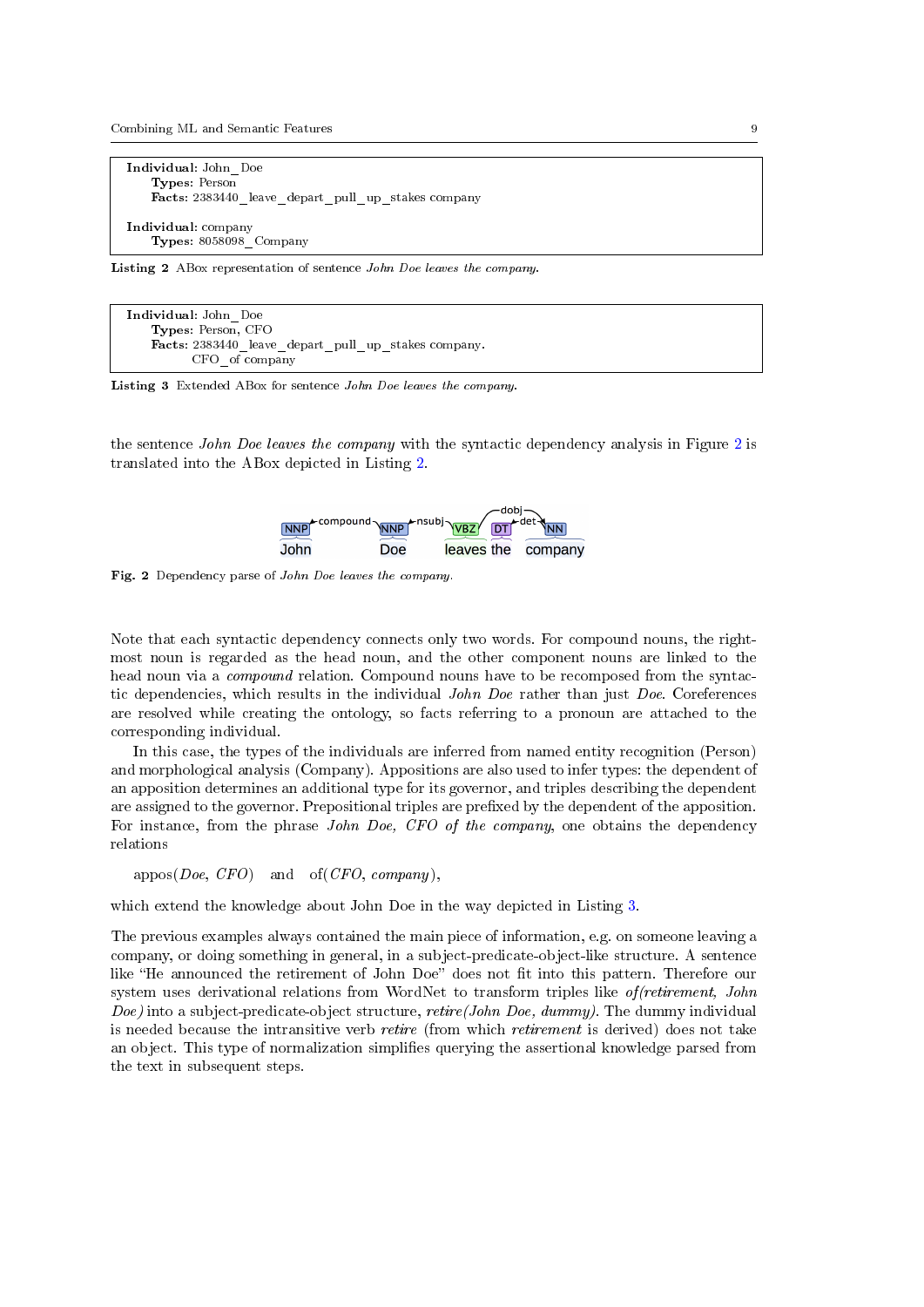10 Stefan Evert et al.

```
Class: 9916601_chief_financial_officer_cfo
   EquivalentTo: works on some Cf_0 position
   SubClassOf: works on exactly 1 Executive board position
Class: Cfo_leave1
   EquivalentTo: leave some Cfo_position,
                Cfo and leave some Executive board position
Class: Cfo_leave2
   EquivalentTo: Cfo and (leave some Executive_board),
                leave some Cfo_position
Class: leave3
   EquivalentTo: (have some (Contract and expire some owl:Thing)),
   SubClassOf: leave some Position
Class: leave4
   EquivalentTo: agree some (Termination and (of some Mandate)),
   SubClassOf: leave some Position
Class: leave5
   EquivalentTo: submit some Resignation,
   SubClassOf: leave some Position
```
Listing 4 Excerpt from the background ontology.

# 2.3.4 Alternative ABox model

Alternatively, we can populate the ABox with all chunks parsed from the text, and relate these individuals by their syntactic dependencies (and additionally by connecting prepositions). This leads to an ABox that reflects the structure of the actual text more closely and refrains from (partly speculative) extraction of putative facts. We then build some infrastructure over the object properties to ease the axiomatics and queries; in particular, we introduce an object property hasFrameElement that subsumes essentially all syntactic dependencies. This approach necessitates a slight variation of the way background knowledge is phrased; we discuss these issues further below.

# 2.3.5 Background knowledge

The system is supported by a static, manually maintained background ontology capturing general and domain knowledge that is not explicit in the text of the disclosures. Some of the relevant facts are quite simple, e.g. that stepping down is a form of leaving and that "Executive Board" and "Management Board" are synonyms. Other axioms are more interesting and capture combinations of standard jargon with basic knowledge of the domain. E.g. at the domain-specific level we include axioms saying that CFOs work on exactly one executive board position, and that they retire from their CFO position iff they retire from their executive board position.<sup>[10](#page-9-0)</sup> At a less specific level there are axioms saying that, e.g., letting your contract expire, agreeing to the termination of your mandate, and submitting your resignation all amount to leaving your current position. The formulation of statements such as these is illustrated in Listing [4.](#page-9-1)

<span id="page-9-0"></span> $^{10}\,$  The universal validity of these axioms may be debatable but since OWL does not incorporate default reasoning, there appears to be no realistic way to ensure stricter accuracy.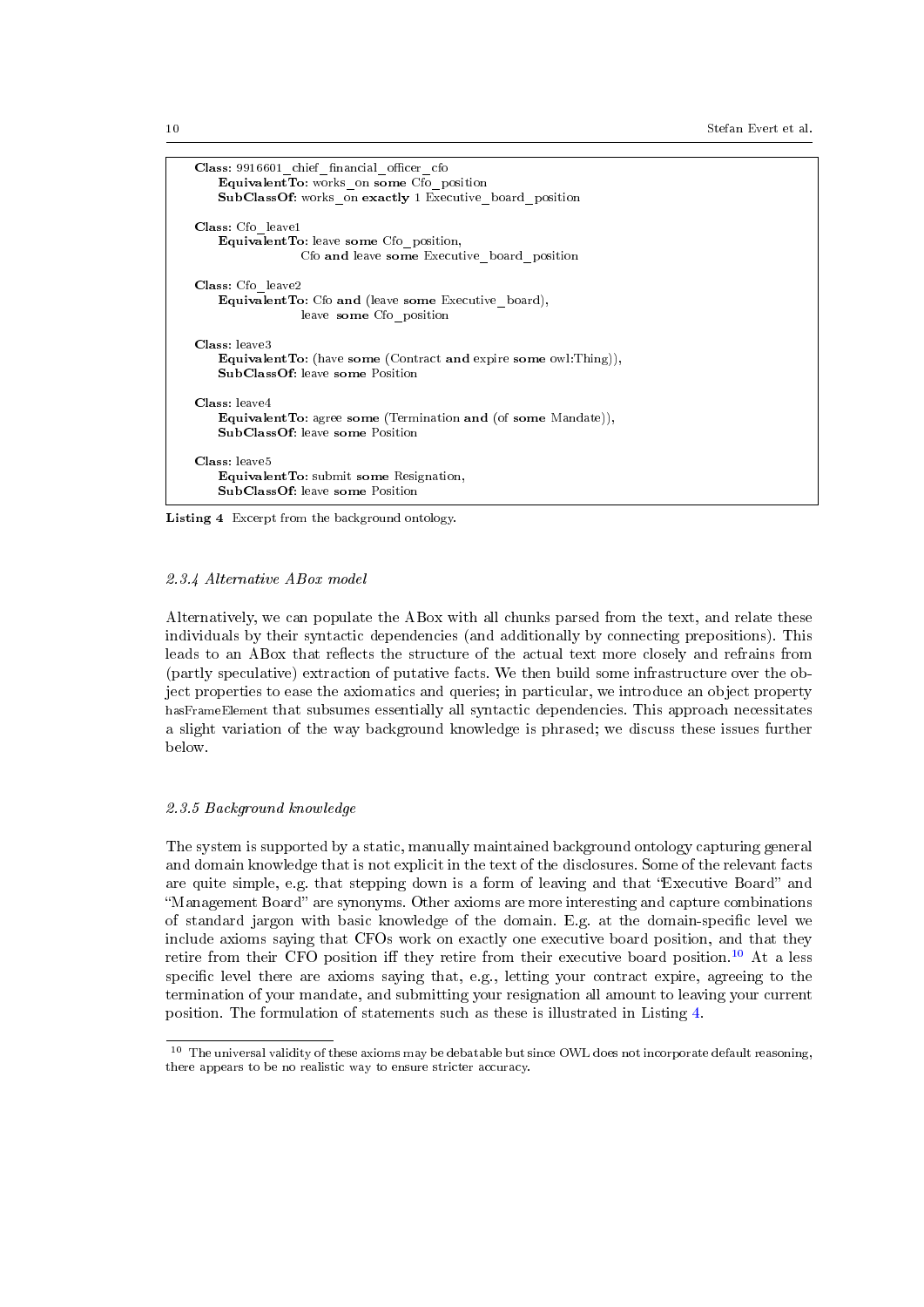#### 2.3.6 Background knowledge over the alternative ABox model

Besides the philosophical distinction between having chunks of text rather than real-world invididuals as the putative inhabitants of classes in the ontology, the main technical difference encountered in the alternative ABox model described above is that verbs are modelled as individuals rather than object properties. This enables a more flexible axiomatization of verbs  $$ while for object properties, one essentially has only hierarchy axioms, (classes of) individuals can be axiomatized using the full power of OWL class expressions. We give two examples, both taken from the background ontology on the topic of changes in contractual relationships (contracts). The following class definition captures a wide-spread way of expressing the conclusion of new contractual agreements:

<span id="page-10-0"></span>Class: agreement\_event Equivalent To: Agree and has frame element some (Legal\_document\_agreement or 6770875\_condition) Class: Legal\_document\_agreement EquivalentTo: 6770275\_agreement or 6479665\_legal\_document

That is, an agreement event is an occurrence of the lemma *agree* that has a syntactic dependency with a lemma from at least one of three prescribed synsets. A more involved example concerns general contractual changes:

```
Class: Contractual_changes_frame
   EquivalentTo: Something_changes_frame and Concerns_company_contract
Class: Something_changes_frame
   EquivalentTo: 2427103_establish or 2608347_begin
                   or 260\overline{9}764 end or 126264 change or 209943 termination
Class: Concerns_company_contract
   Equivalent To: (has frame element some (Legal document agreement
                          and Concerns companies))
              or ((has_frame_element some Legal_document_agreement)
                          and Concerns_companies)
              or (has_frame_element some 6770875_condition)
Class: Concerns companies
   EquivalentTo: (preposition some NER_organization)
                  or (concerns some Partnership)
```
In words, a contractual change is an occurrence of a lemma that belongs to one of a number of specified synsets indicating temporal change and concerns company contracts. The latter is defined as either being syntactically connected to a legal document or agreement concerning a company, or concerning the company and being syntactically connected to a legal document or agreement, or being syntactically connected to an occurrence of a lemma belonging to the synset condition (6770875). Finally, 'concerning a company' is defined by two alternatives, one of which requires being connected via a preposition to an organization previously identified as a named entity.

## 2.3.7 Querying

With the ontology in place, we can now detect disclosures concerning the respective topics. Most of the time this just means that we query for a topic number recognized by the ontology: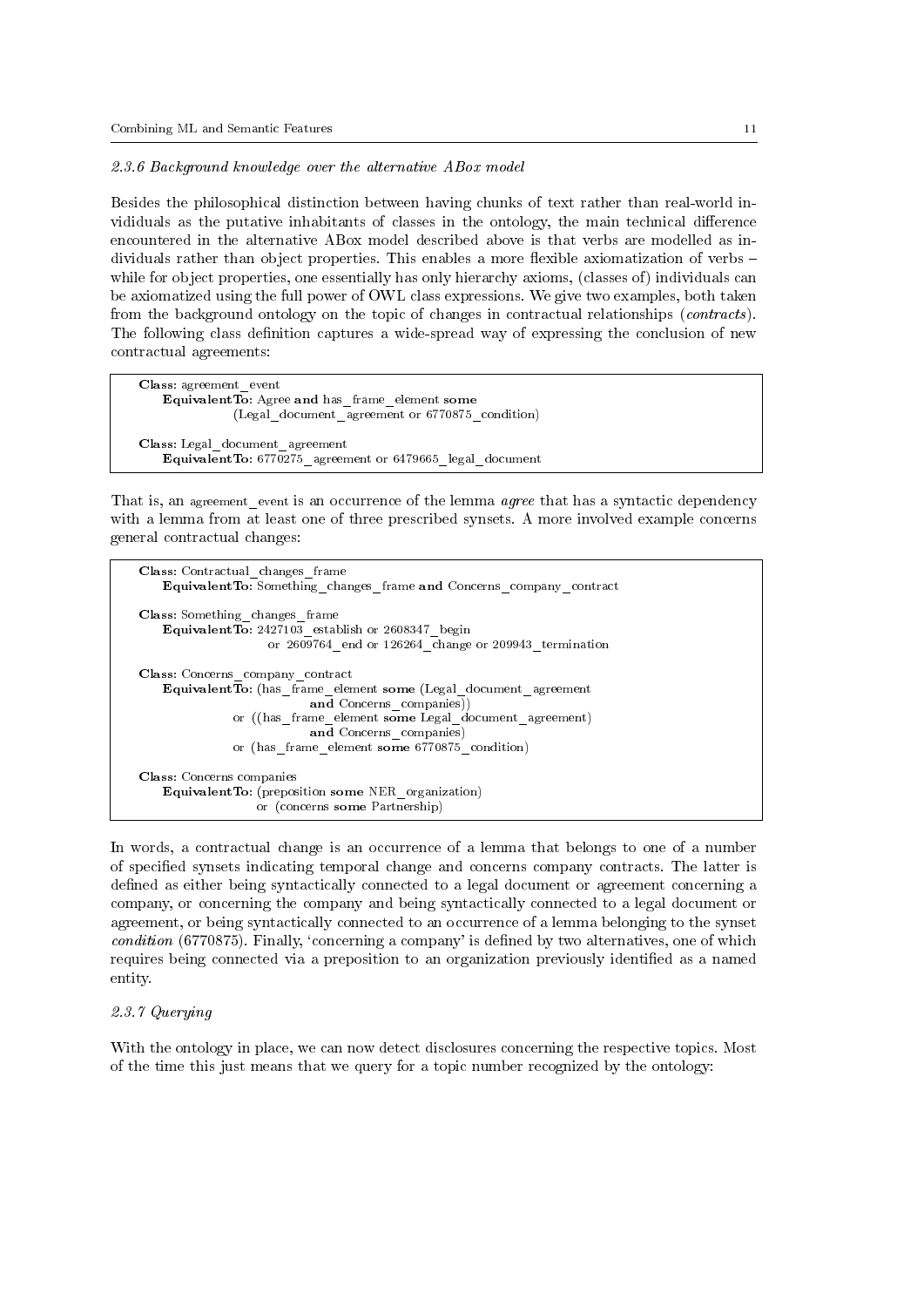```
SELECT DISTINCT ?person ?leave ?object WHERE{
   ?person ?leave ?object.
   ?person a :Person.
   ?leave rdfs :subPropertyOf :leave.
   FILTER NOT EXISTS{ ?person ?leave2 ?object.
       ?leave2 rdfs :subPropertyOf ?leave.
       FILTER NOT EXISTS{?leave2 owl:equivalentProperty ?leave. }}}
```
Listing 5 Query detecting retirements

```
SELECT DISTINCT ?event ?topic_number WHERE {
   ?event a :Topic_of_interest.
   ?event : has_topic_number ?topic_number.
   }
```
Here, the association of topics with topic numbers is managed via the ontology: e.g. the topic number 13 'contractual change' is governed by the following axioms (among others):

Class: Contract\_event SubClassOf: Topic of interest, has topic number value 13 Class: agreement\_event EquivalentTo : Agree and has\_frame\_element some (Legal document agreement or  $6770875$  condition)  $SubClass\overline{O}f$ : Contract\_event

The first subclass axiom just associates contract change events with the mentioned topic number; the second subclass axiom identifies a particular type of contractual changes, events regarding agreements (with the definition as already shown on p. [11\)](#page-10-0).

In the sample case of retirement of key personnel, we have a more fine-grained modelling that allows retrieving also data regarding the concrete instance of the topic, in this case the retiring person and the position retired from. The corresponding query is shown in Listing [5.](#page-11-0) The lter statements serve to eliminate multiple results that differ only in the value of the *?leave* variable, i.e. use different subproperties of leave but refer to the same person and position. That is, the query is set up in such a way as to return only the triples with the most specific object property as the instantiation for ?leave. In case the query returns any result, the ad hoc disclosure is marked as containing a message about a retirement. In case the instantiation of ?leave is a subproperty of announced, the disclosure is additionally annotated as being (only) an announcement (this feature is not shown in Listing [5\)](#page-11-0).

# 2.3.8 Evaluation of the ontological approach

The ontology has been tested against a manual classification of a subset of 1,000 disclosures. Ontological detection of topics was most successful on a topic that is slightly more specific than the changes in key personnel topic in the list of prescribed topics (personnel), the above-mentioned topic of retirement of key personnel and announcenemts thereof. Recognition of this topic was tested on a set of 300 messages containing any inflected form of the words leave or retire. The disclosures were categorized manually as retirement (178 messages) or non-retirement (122 messages). The low baseline accuracy of 59.3% shows that the mere occurrence of the keywords leave and retire is not a reliable predictor. Our algorithm obtained recall and precision values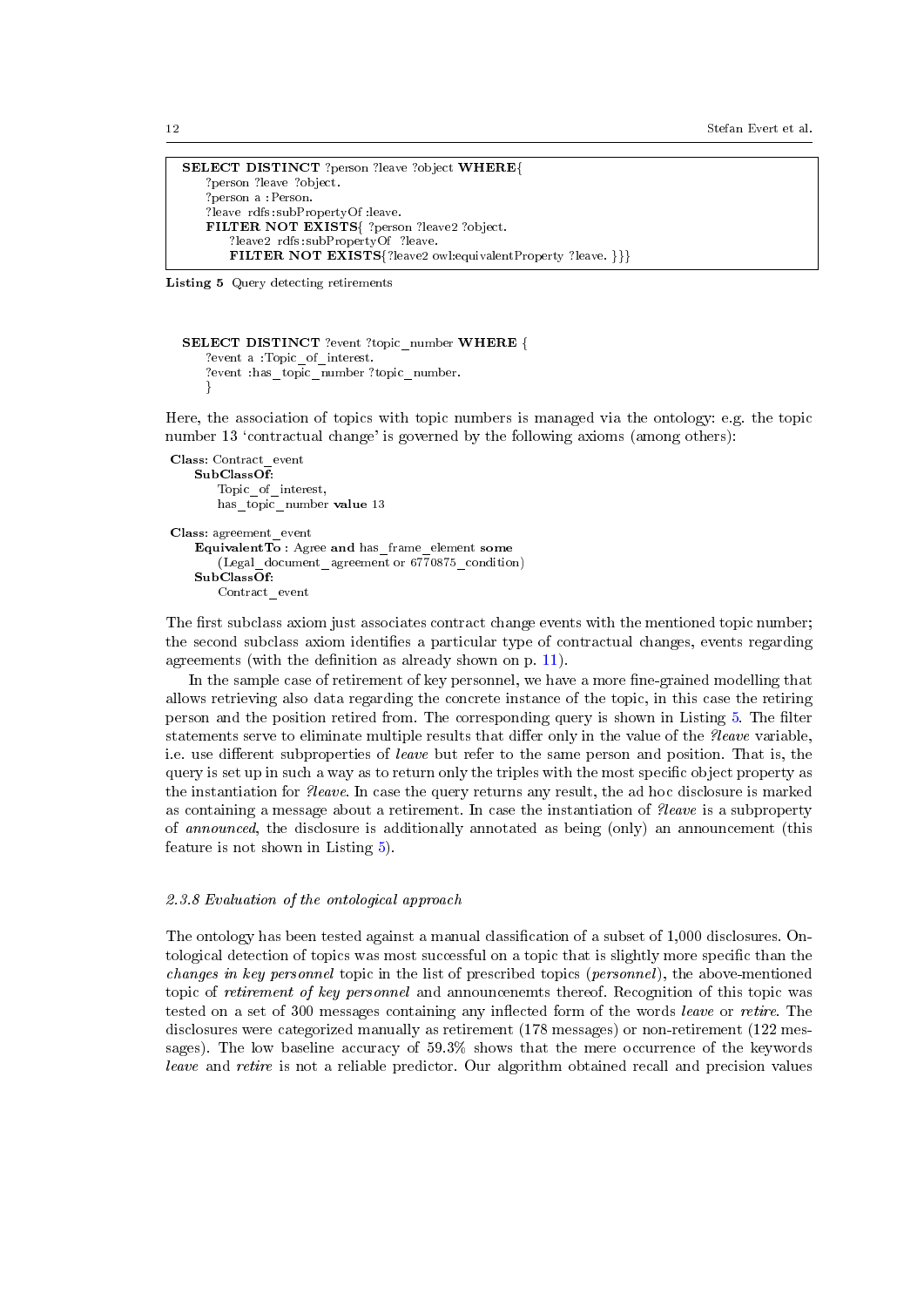| topic category | precision | recall |
|----------------|-----------|--------|
| holdings       | 42.9%     | 27.8%  |
| capital        | 34.9%     | 47.5%  |
| material       | 93.5%     | 56.1%  |
| contracts      | 23.8%     | 59.1%  |
| personnel      | 75.0%     | 54.6%  |
| retirements    | 97.0%     | 90.4%  |

<span id="page-12-2"></span>Table 2 Evaluation of the ontological approach in terms of precision and recall. The retirements topic category has been modelled more thoroughly than the other ones, and can be recognized with fairly high precision and recall.

of 90.4% and 97% for retirement events, respectively.<sup>[11](#page-12-1)</sup> Regarding the additional property of retirements being only announced rather than already realized, 75 of 139 messages were successfully identified as (only) announcing at least one retirement, and 6 were falsely classified as (mere) announcements (recall  $54\%$ , precision  $92.5\%$ ). It is, of course, not entirely surprising that automated detection of the event ("retirement") as such works better than automated detection of the much more abstract question of its factuality.

We subsequently used the alternative ABox model described above to recognize the topics listed at the beginning of the section. Overall, precision is fairly low for the very generally modelled topic categories holdings, capital, and contracts, ranging between 23.8% and 42.9%. It is substantially higher for the topic categories *personnel*  $(75.0\%)$  and material  $(93.5\%)$ , although recall is low throughout all topic categories, ranging from 27.8% (holdings) to 59.1% (contracts), see Table [2.](#page-12-2) On the other hand, overall accuracy was well above 50%, and it turns out that the ontological features are helpful in the classication despite their relatively low recall.

## <span id="page-12-0"></span>2.4 Integration Methods

We now turn to equipping the ML classifiers with the ontologically extracted topic features in order to improve their performance. Our idea is that the ontological information about the types of material events that regulate the dissemination of the disclosures in the first place can be used for splitting the overall problem into smaller sub-problems: A machine learner trained solely on disclosures about a certain topic such as *retirements* or *capital* is confronted with an easier task than a system that does not have any information about the reasons for the dissemination of the disclosures at hand; just as a human expert confronted with very specific disclosures has an easier task than someone who is confronted with an unstructured bulk of disclosures.

Our first combination of ML and ontology is by means of adding a single ontological feature to the document-lemma feature matrix (single ontological feature). However, since a single ontological feature can easily be overseen amongst other features, we experiment with a separation of the various topic vocabularies: If a disclosure is recognized by the ontological model as being about a retirement, for instance, the string retirement is appended to each lemma in the text (separate vocabulary).

This method has the disadvantage that the ML classifier cannot generalize information about the general meaning of lemmas (e.g. risk or losses) gathered from the much larger remainder of the corpus to the retirement disclosures. It is likely to underperform in this setting because it is effectively restricted to a small training corpus. We thus consider a third combination method that mirrors the retirement vocabulary (mirrored vocabulary): All disclosures now

<span id="page-12-1"></span><sup>&</sup>lt;sup>11</sup> 161 of the 178 true retirement messages were detected correctly by the algorithm (true positives) while 5 disclosures were incorrectly marked as retirements (false positives).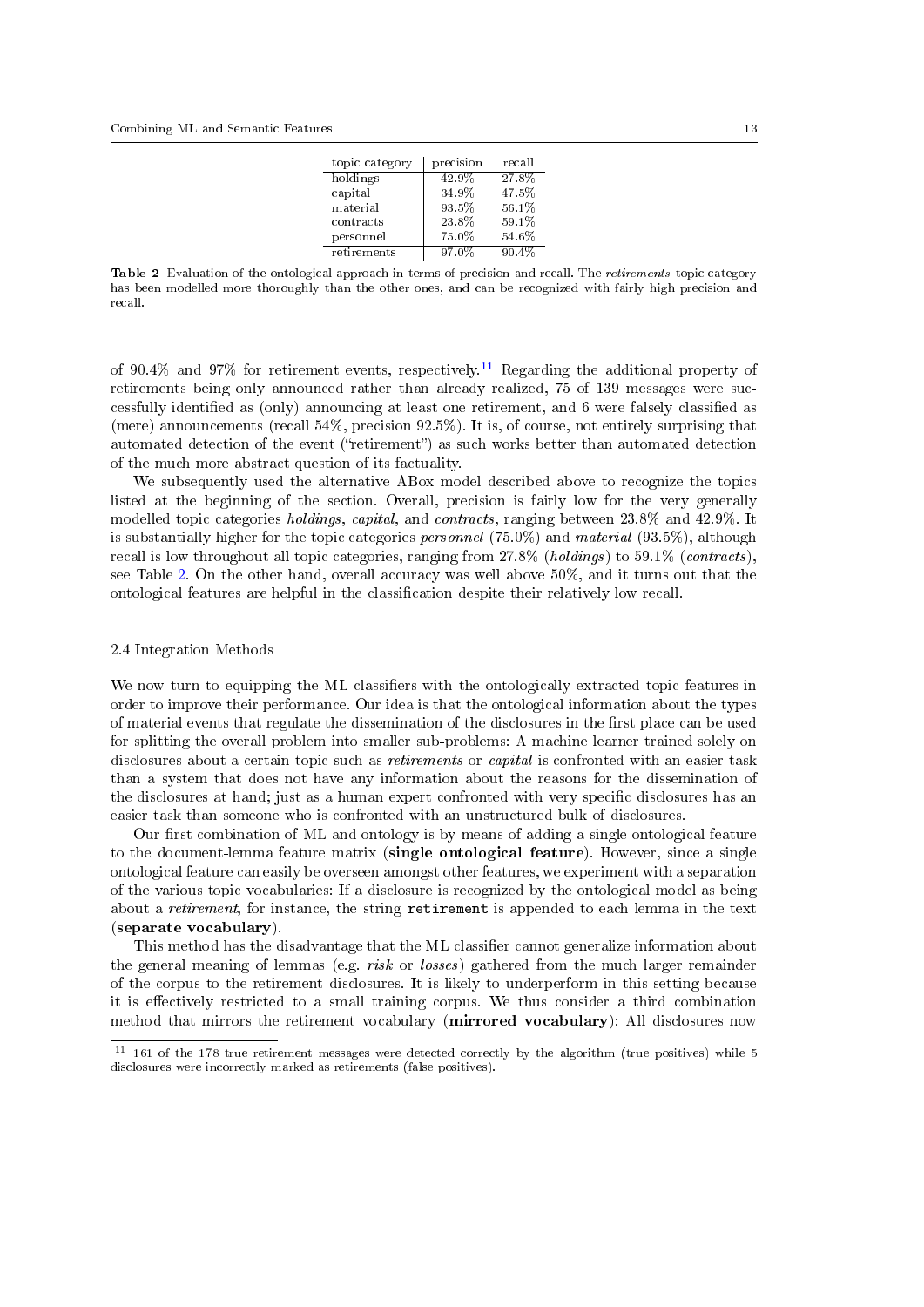retain the original lemmas, but are complemented with an *additional* category-specific vocabu-lary. In the example disclosure on p. [3,](#page-2-4) lemmas such as  $Montabaur_{retirement}$ ,  $CFO_{retirement}$ , and company<sub>retirement</sub> are added without deleting the original lemmas.

To put it in other words, the reasoning behind separate and mirrored vocabularies is as follows: A *single* ontological feature might not be recognized efficiently by a machine learner. A separate vocabulary, moreover, discriminates against disclosures that belong to small topic categories, since the machine learner cannot exploit features from the bigger part of the training corpus; as a result, the amount of training data for lemmas in the class-specific vocabulary is drastically reduced. The setting of separate vocabularies for each class is equivalent to training a different machine learner on each topic category. Last but not least, the ontological features are weight adjustments in the case of the mirrored vocabulary: Here the machine learner can learn features both on the specific topic and from the whole corpus and can then exploit this knowledge for all disclosures.

Including the basic feature matrix (bag of words) and the one with reduced dimensions by means of an SVD  $(LSI)$ , there are thus five feature matrices and their combinations with the sentiment and stylistic features that can be used for prediction (see Table [3](#page-13-0) for an overview).

| feature matrix              | dimensionality |
|-----------------------------|----------------|
| LSI <sub>I</sub>            | 100            |
| bag of words                | 18,496         |
| single ontological features | 18,503         |
| separate vocabulary         | 39,017         |
| mirrored vocabulary         | 57, 513        |

<span id="page-13-0"></span>Table 3 The five basic different feature matrices used for prediction.

# 2.4.1 Evaluation of integration methods

Since the integration methods essentially differ only in the feature used, they can be compared to the original classifiers (and their respective baselines) in a straightforward manner by means of accuracy in 10-fold cross-validation. Moreover, for retirement disclosures, another baseline is readily at hand. Since the retirement feature is weakly yet signicantly associated with the target variable, retirement disclosures can be classified *ontologically*: The greater part of retirement disclosures lead to a negative stock market reaction (cf. Table [1\)](#page-4-0), so that the ontology already outperforms the baseline by assigning the category negative to all retirement disclosures.

#### 3 Results and Discussion

There are two kinds of effects to be analysed: Firstly, the effect of ontological information on the prediction quality of task solvers can be quantified. Secondly, one can observe how the feature weights are affected by the additional information, which gives interesting insights into the different usage of language in particular discourse topic domains.

# 3.1 Prediction Results

The complete results in terms of accuracy can be found in Table [4](#page-14-0) for the difficult and the easy prediction task. Comparing the different prediction tasks with one another, one can unsurpris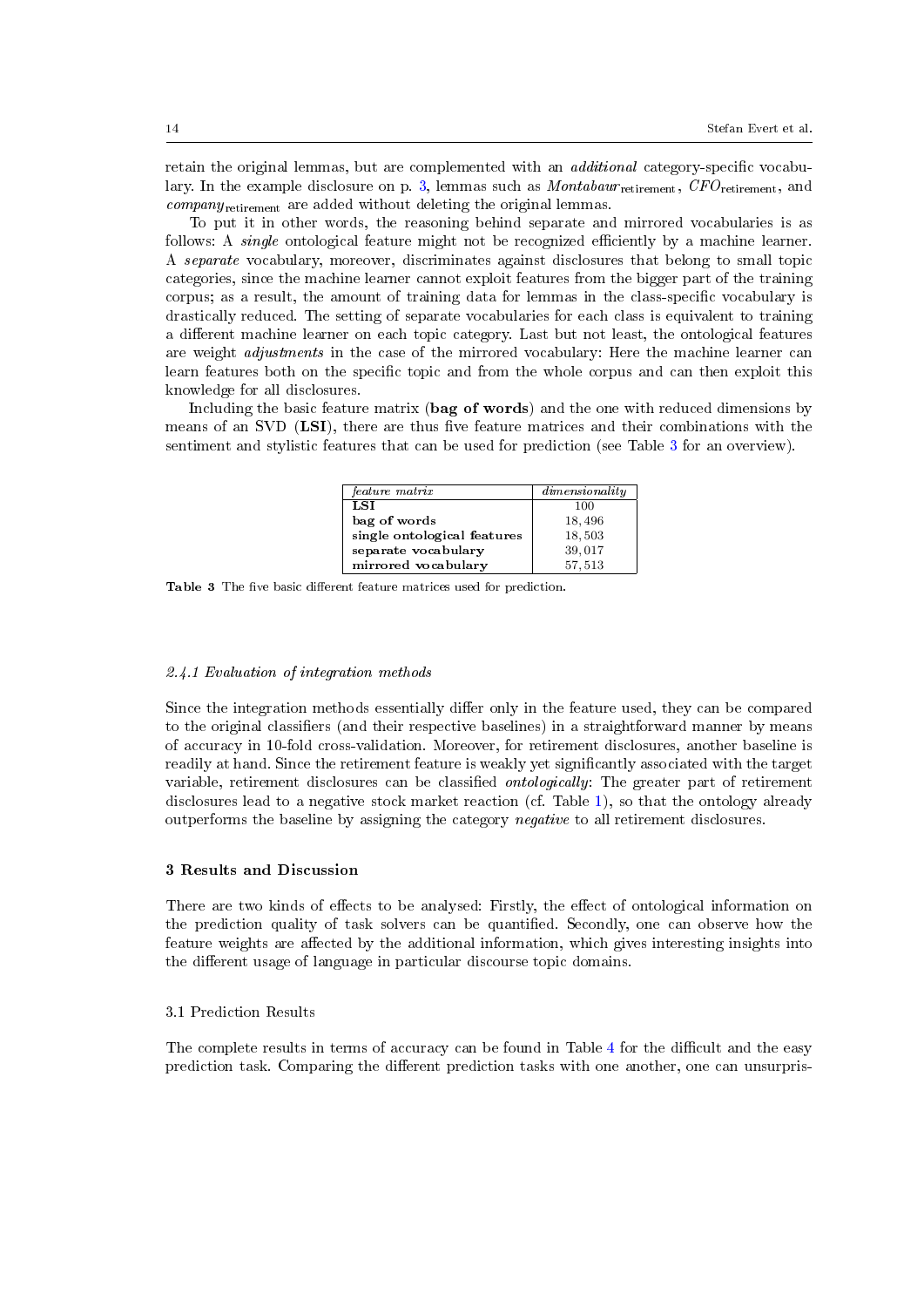ingly see that performance is higher in the case of clear-cut categories. Generally, the machine learners consistently outperform the random baseline (approximately <sup>1</sup>/3).

| features                     | difficult           | easy                |  |
|------------------------------|---------------------|---------------------|--|
| baseline                     | $0.3337 + 0.0002$   | $0.3338 + 0.0005$   |  |
| LSI                          | $0.3959 \pm 0.0158$ | $0.4320 \pm 0.0212$ |  |
| + stylistics                 | $0.3941 \pm 0.0148$ | $0.4208 \pm 0.0231$ |  |
| $+$ sentiment                | $0.4240 \pm 0.0136$ | $0.4596 + 0.0264$   |  |
| $+$ stylistics $+$ sentiment | $0.3944 \pm 0.0144$ | $0.4218 \pm 0.0215$ |  |
| bag of words                 | $0.4389 \pm 0.0166$ | $0.4765 + 0.0309$   |  |
| $+$ stylistics               | $0.4382 \pm 0.0186$ | $0.4793 \pm 0.0281$ |  |
| $+$ sentiment                | $0.4388 \pm 0.0160$ | $0.4776 \pm 0.0304$ |  |
| $+$ stylistics $+$ sentiment | $0.4388 \pm 0.0185$ | $0.4790 \pm 0.0300$ |  |
| single ontological feature   | $0.4401 \pm 0.0161$ | $0.4763 \pm 0.0316$ |  |
| $+$ stylistics               | $0.4383 \pm 0.0188$ | $0.4797 \pm 0.0297$ |  |
| $+$ sentiment                | $0.4399 \pm 0.0156$ | $0.4769 \pm 0.0309$ |  |
| $stylistics + sentiment$     | $0.4384 \pm 0.0180$ | $0.4793 \pm 0.0301$ |  |
| separate vocabulary          | $0.4241 + 0.0230$   | $0.4582 + 0.0256$   |  |
| $+$ stylistics               | $0.4272 + 0.0215$   | $0.4615 + 0.0279$   |  |
| $+$ sentiment                | $0.4242 \pm 0.0232$ | $0.4591 \pm 0.0261$ |  |
| $+$ stylistics $+$ sentiment | $0.4276 \pm 0.0204$ | $0.4623 \pm 0.0279$ |  |
| mirrored vocabulary          | $0.4413 \pm 0.0238$ | $0.4821 \pm 0.0308$ |  |
| $+$ stylistics               | $0.4432 \pm 0.0211$ | $0.4840 \pm 0.0271$ |  |
| $+$ sentiment                | $0.4419 \pm 0.0232$ | $0.4828 \pm 0.0300$ |  |
| $+$ stylistics $+$ sentiment | $0.4429 \pm 0.0204$ | $0.4837 \pm 0.0286$ |  |

<span id="page-14-0"></span>Table 4 Performance (mean accuracy and 95% confidence interval) of the Machine Learner in the different prediction tasks on the whole corpus using different feature matrices. The naïve baseline (majority classifier) is given by  $1/3 = 33.3\%$ .

For instance, MaxEnt with the bag of words as feature set significantly outperforms the  $\frac{1}{3}$ baseline in the easy prediction task with an accuracy of  $47.65\%$  $47.65\%$  $47.65\%$  ( $\pm$  3.09%). Moreover, Table 5 shows that we obtain substantial net gain when using the machine learner with any feature matrix and in any task and applying the trading strategy outlined in section [2.2](#page-3-0) (except for the LSI features without any additional information): the accumulated continuous returns of the task solver result in a mean profit of more than  $0.2\%$  per disclosure and a considerable increase of our start capital despite the simple approach.

It is worth mentioning that Latent Semantic Indexing leads to signicant performance losses compared to the bag of words. It is also in this setting that a combination with sentiment features yields huge gains, presumably because this (mostly lexical) information is not present in the latent LSI dimensions. In all the other settings, enriching the features sests with stylistic and/or sentiment features does not lead to a significant improvement.

Comparing the different feature sets with one another, we see in Table [4](#page-14-0) that our hypotheses from Section [2.4](#page-12-0) are confirmed: Adding a single ontological feature does not change the results compared to the bag of words signicantly; separating the vocabularies from one another, on the other hand, has the anticipated adverse effect. The machine learner is not able to generalize from the rather small training corpora.

Furthermore, mirroring the vocabulary indeed shows signicantly better results compared to the simple bag of words approach (and the LSI and separate vocabulary approaches). A McNemar test shows e.g. a significant p-value of  $p = 0.039$  when comparing the mirrored vocabulary in combination with Biber's stylistic features to the simple bag-of-words approach (including stylistic features) in the easy prediction task.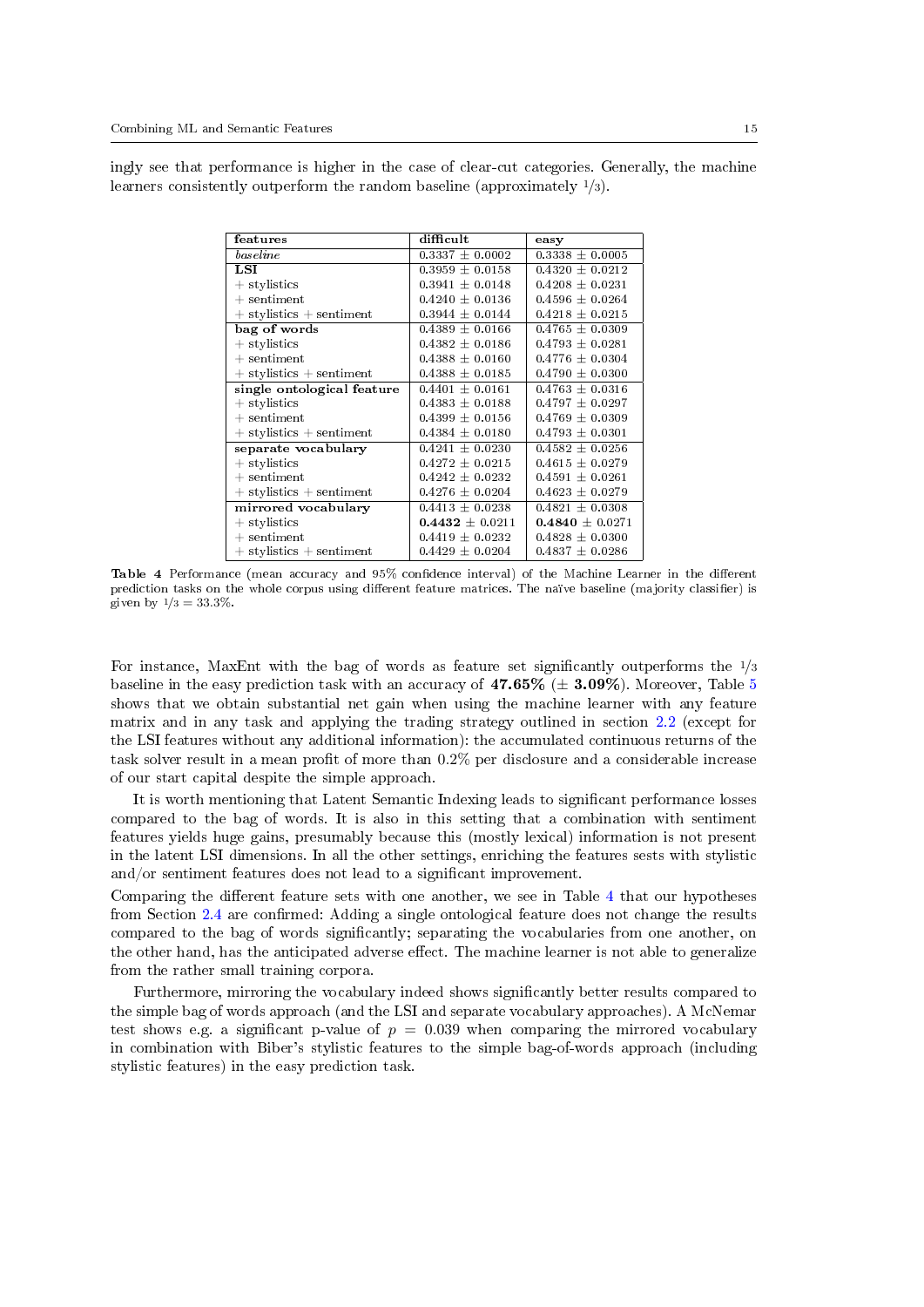| features                     | difficult             | easy                  |  |
|------------------------------|-----------------------|-----------------------|--|
| baseline                     | $-1409.58 + 1137.06$  | $0.00 + 0.00$         |  |
| LSI                          | $-492.14 + 971.85$    | $218.44 + 1087.04$    |  |
| $+$ stylistics               | $1016.77 \pm 1318.74$ | $1217.99 \pm 716.53$  |  |
| $+$ sentiment                | $1662.78 \pm 1427.92$ | $1927.79 + 1284.49$   |  |
| $+$ stylistics $+$ sentiment | $1100.12 \pm 950.66$  | $1245.85 \pm 763.55$  |  |
| bag of words                 | $3082.89 \pm 1154.76$ | $2968.24 \pm 896.75$  |  |
| $+$ stylistics               | $3080.50 \pm 1145.08$ | $3029.92 + 860.70$    |  |
| $+$ sentiment                | $3082.23 \pm 1154.12$ | $2973.58 \pm 944.87$  |  |
| $+$ stylistics $+$ sentiment | 3090.17 $\pm$ 1133.78 | $3013.33 \pm 947.50$  |  |
| single ontological feature   | $3094.65 + 1287.55$   | $2936.11 \pm 1133.62$ |  |
| $+$ stylistics               | $3046.95 \pm 1148.55$ | $3021.04 \pm 1005.07$ |  |
| $+$ sentiment                | $3074.04 \pm 1216.37$ | $2983.95 \pm 1061.87$ |  |
| $+$ stylistics $+$ sentiment | $3090.68 \pm 1158.80$ | $3037.53 \pm 1060.41$ |  |
| seperate vocabulary          | $2238.75 + 898.62$    | $2293.81 + 1074.88$   |  |
| $+$ stylistics               | $2425.94 \pm 1080.95$ | $2414.40 \pm 1162.22$ |  |
| $+$ sentiment                | $2255.96 \pm 868.49$  | $2288.05 \pm 1138.08$ |  |
| $+$ stylistics $+$ sentiment | $2460.95 \pm 1072.04$ | $2501.86 \pm 1119.19$ |  |
| mirrored vocabulary          | $2936.67 \pm 1135.44$ | $3101.66 \pm 1080.74$ |  |
| $+$ stylistics               | $2960.48 \pm 1054.11$ | $3164.38 \pm 936.71$  |  |
| $+$ sentiment                | $2959.08 + 1102.65$   | $3117.88 \pm 1059.12$ |  |
| $+$ stylistics $+$ sentiment | $2963.26 \pm 1001.52$ | $3157.96 \pm 922.07$  |  |

<span id="page-15-0"></span>Table 5 Performance in terms of economic profit according to the trading strategy outlined in Section [2.2](#page-3-0) the Machine Learner could realize using different feature matrices. The naïve baseline (majority classifier) is given by a trading strategy that always only buys if it encounters predominantly *positive* CAR values in the training corpus, and short-sells if it encounters predominantly negative ones.

# 3.2 Feature Weight Analysis

Which lemmas change their feature weights? In the present setting, we identified lemmas whose feature weights are substantially different in *retirement* disclosures than in the topic category *other* (which can be seen from the separate vocabulary), or which obtain a relatively high 'adjustment' weight in the mirrored retirement vocabulary (the best-performing feature set). Table [6](#page-16-7) shows such lemmas based on feature weights for the category *positive*. Results for category *neg*ative are omitted since they show similar patterns.

For example, the lemmas exceed  $(1.293$  for category *positive* in the vanilla bag of words) and improvement (0.708 in the bow) are generally associated with a positive CAR response. However, the mirrored vocabulary reduces these weights in retirement disclosures by −0.019 for exceed and  $-0.014$  for *improvement*, showing that they imply a different outcome for this event type (see section [2.4](#page-12-0) for an explanation of weight adjustments).<sup>[12](#page-15-1)</sup> The relatively small adjustement is probably due to the low overall proportion of retirements, and the effect becomes much clearer with a separate vocabulary: the feature weights on retirement disclosures are  $-0.021$  (exceed) and  $-0.018$  (*improvement*), respectively, showing that these lemmas no longer indicate a positive stock market reaction. Similarly, the lemma *insolvency* is generally associated with a negative reaction, but indicates a positive response when used in retirement disclosures.

<span id="page-15-1"></span> $12$  The setting with the single feature is omitted here because its lemma feature weights are almost identical to the vanilla bag of words. Recall that we just add a single feature indicating the ontological category in this feature set, so it cannot account for the differences in language use between retirements and other messages that we are interested in here.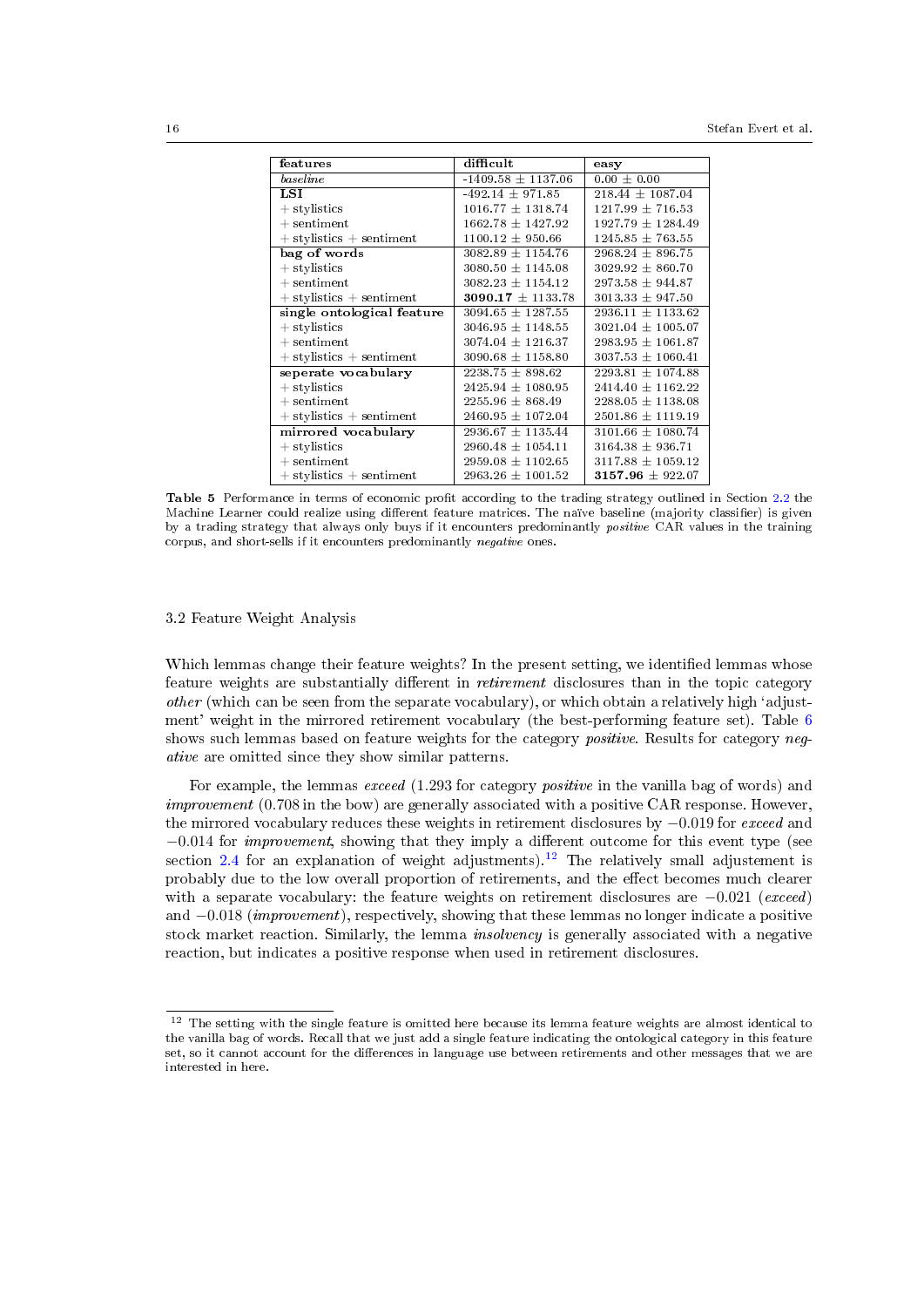|             | vanilla bow | separate voc. |            | mirrored voc. |          |
|-------------|-------------|---------------|------------|---------------|----------|
| lemma       |             | other         | retirement | other         | $re^$    |
| exceed      | 1.293       | 1.293         | $-0.021$   | 1.293         | $-0.019$ |
| fall        | $-0.864$    | $-0.842$      | $-0.034$   | $-0.855$      | $-0.027$ |
| career      | 0.090       | $-0.033$      | 0.115      | 0.044         | 0.089    |
| improvement | 0.708       | 0.696         | $-0.018$   | 0.700         | $-0.014$ |
| rise        | 0.612       | 0.616         | $-0.024$   | 0.614         | $-0.023$ |
| weak        | $-0.769$    | $-0.766$      | $-0.012$   | $-0.769$      | $-0.009$ |
| lower       | $-1.022$    | $-1.012$      | $-0.041$   | $-1.018$      | $-0.028$ |
| positive    | 1.149       | 1.130         | $-0.007$   | 1.137         | $-0.015$ |
| insolvency  | $-0.386$    | $-0.447$      | 0.081      | $-0.417$      | 0.059    |

<span id="page-16-7"></span>Table 6 Lemmas whose feature weights for category positive are substantially different in retirement disclosures from their vanilla feature weights.

### 4 Conclusion

Machine learners are used in many prediction tasks of computational linguistics. We have combined a semantics-based approach to recognition of message content with a machine-learning classification of documents, specifically of corporate disclosures according to their effect on the stock price.

Machine learners benefit from ontological information since it enables them to deal with more specific range of language use. The core idea tested in our feasibility study is that words are used more consistently within the specific domain of the topic pre-defined by the ontology. The effect on prediction accuracy is small but consistent.

Future work will be aimed partly at refining the ontological approach to improve its precision and recall (both already above 90% on one target feature, retirements, but not achieving comparable performance for more general topics). Moreover, we will strive to develop new methods for exploiting the subjective use of language in different domains in order to improve prediction accuracy.

## References

<span id="page-16-6"></span>Banerjee S, Pedersen T (2002) An adapted Lesk algorithm for word sense disambiguation using WordNet. In: Proceedings of the Third International Conference on Computational Linguistics and Intelligent Text Processing, Springer-Verlag, London, UK, CICLing '02, pp 136–145, URL <http://dl.acm.org/citation.cfm?id=647344.724142>

<span id="page-16-5"></span>Biber D (1988) Variation across Speech and Writing. Cambridge University Press, Cambridge

- <span id="page-16-0"></span>Bloomfield R (2002) The 'incomplete revelation hypothesis' and financial reporting. Accounting Horizons  $16:233-243$
- <span id="page-16-1"></span>Bollen J, Mao H, Zeng XJ (2010) Twitter mood predicts the stock market. Journal of Computational Science  $2(1)$ :1-8, URL <http://arxiv.org/pdf/1010.3003v1.pdf>
- <span id="page-16-3"></span>Corrado C (2011) Event studies: A methodology review. Accounting and Finance  $51:207-234$
- <span id="page-16-2"></span>Ding X, Zhang Y, Liu T, Duan J (2015) Deep learning for event-driven stock prediction. In: Proceedings of the Twenty-Fourth International Joint Conference on Artificial Intelligence (ICJAI), pp 2327-2333, URL <http://ijcai.org/papers15/Papers/IJCAI15-329.pdf>
- <span id="page-16-4"></span>Evert S, Proisl T, Greiner P, Kabashi B (2014) SentiKLUE: Updating a polarity classifier in 48 hours. In: Nakov P, Zesch T (eds) Proceedings of the 8th International Workshop on Semantic Evaluation (SemEval 2014), Association for Computational Linguistics, Dublin, pp  $551-555$ , URL <http://www.aclweb.org/anthology/S14-2096>